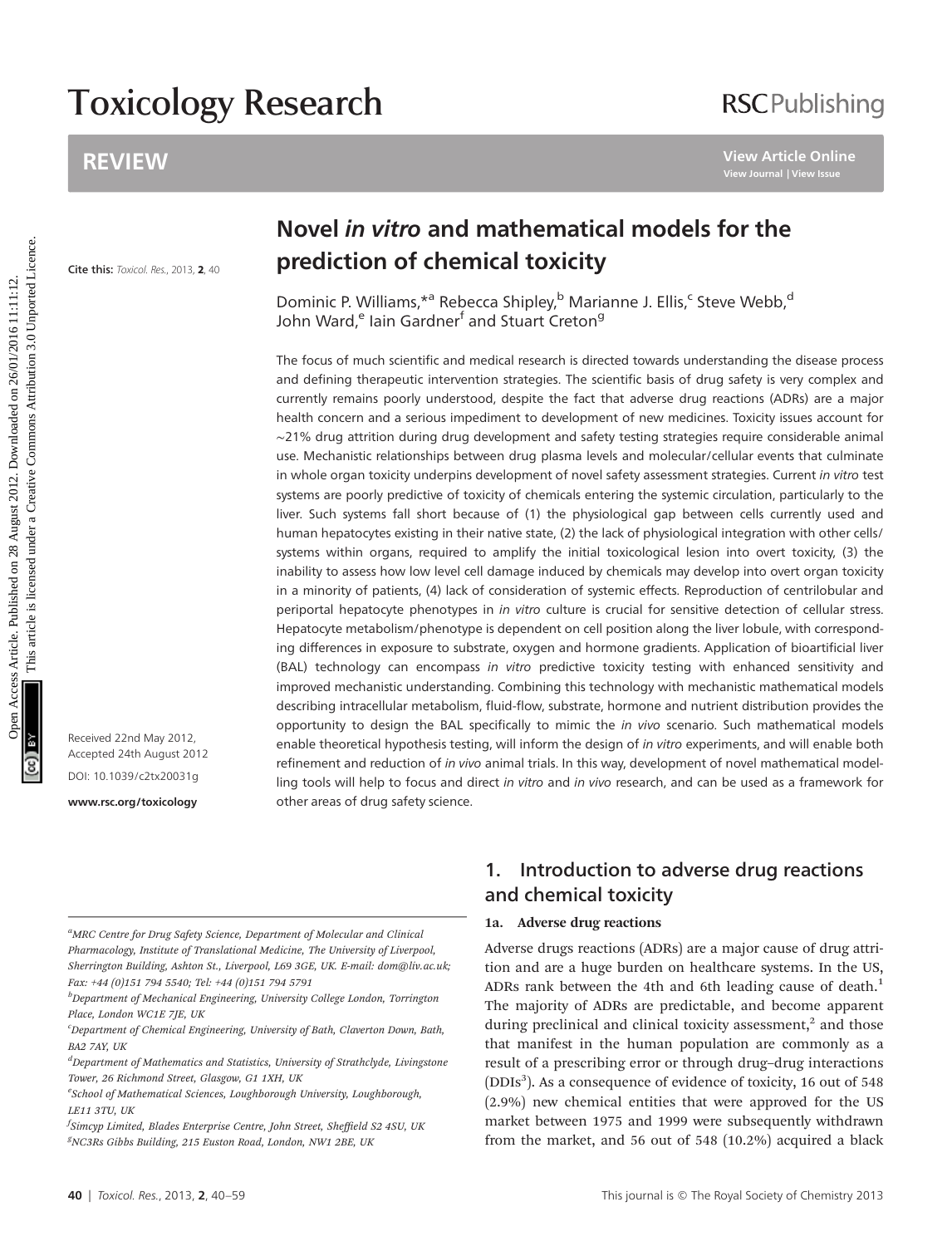box warning.4 Excessive dose, drug accumulation and/or the formation of chemically reactive metabolites (CRMs) have been implicated in many off-target (including idiosyncratic) ADRs. Unlike these 'predictable' types of ADRs, idiosyncratic ADRs are rarer but are more likely to be fatal.<sup>3</sup> Idiosyncratic ADRs are often detected only when the offending drug has been released into the wider population following regulatory approval. Idiosyncratic ADRs are generally immune mediated and include hepatotoxicity, severe cutaneous reactions, anaphylaxis and blood dyscrasias.<sup>5,6</sup>

The organ that is most frequently affected by CRMmediated ADRs is the liver. Drug-induced liver failure (DILI) poses a major clinical issue and has become the leading cause of acute liver failure and transplantation in Western countries.7,8 DILI accounts for more than half the cases of acute liver failure in the United States. DILI also represents a major challenge for industry and regulatory authorities: it is a leading cause for termination of further substance development in preclinical and clinical phases, and it is also the most common single adverse drug reaction leading to refusal of market approval. However, in many instances a drug's hepatotoxic potential is only recognized post-marketing and DILI has therefore also been a significant reason for withdrawing drugs from the market. Acetaminophen (paracetamol; APAP) is responsible for 80% of drug-associated cases of liver failure.<sup>8</sup> APAP-induced hepatotoxicity is generally predictable from our understanding of its metabolism; however, many other drugs cause idiosyncratic DILI, which, although rare and unpredictable, can cause significant morbidity and mortality. Studies with model compounds and drugs — such as APAP — have helped to define the roles that chemical stress and drug bioactivation have in the various biological outcomes that may be triggered by CRMs. These include effects on transcription factors and/or signalling protein-adaptation (cell defence), apoptosis, necrosis, inflammation and activation of the innate and adaptive immune systems.<sup>9</sup> Tookiclogy Research **because Article** 2012. Tookicle and the constrained on 2012. The state and the model of the state and the model of the state and the state and the state and the state and the state and the state and th

Many different classes of drugs licensed for clinical use are known to cause DILI in man, and the cumulative DILI burden on professional health services coupled with patient well-being and/or mortality is high. Adverse drug reactions affecting the liver may be classified in two main types:

• Dose-dependent DILI which can be replicated readily in various animal species and is evident during preclinical safety testing.

• Human-specific DILI, which cannot be predicted in animal models or animal systems, and include idiosyncratic drug reactions (drug- or individual (Human Leukocyte Antigen (HLA) restriction)-specific) are unpredictable, occur only in certain susceptible patients and have a complex dose-dependent relationship.

Over 1000 drugs and herbal products have been associated with idiosyncratic hepatotoxicity, $10^{-12}$  which is responsible for more than 10% of all cases of acute liver failure in the US. The incidence of idiosyncratic DILI caused by some drugs can be high as 1 in 100 patients (e.g. chlorpromazine), but more typically lower at 1 in 10 000 patients (e.g. flucloxacillin).

Idiosyncratic DILI is of major concern because it is not predictable from pre-clinical safety assessment studies due to a lack of predictive models, and consequently is rarely evident until late clinical trials or after regulatory approval.

Despite extensive work over the past 20 years, no new nonclinical tests and/or clinical biomarkers have been forthcoming for DILI that have been universally accepted by drug-developers, clinicians and regulators.<sup>13</sup> In vivo safety testing in preclinical species ensures that drugs, which enter clinical trials, do not cause reproducible and dose-dependent liver injury. However such test systems have failed to predict some serious cases of DILI that actually occurred in man, in particular those of an idiosyncratic nature. An improved understanding of mechanisms that underlie DILI in man is therefore required to enable design of drugs that have minimal potential to cause this adverse reaction in the patient population.

There are a number of different mechanisms through which drugs and their metabolites have been shown to cause ADRs. These include mitochondrial injury, transporter interactions, innate and adaptive immune system activation, direct cytotoxicity and phospholipid/lysosome liabilities. It is beyond the scope of this review to discuss novel in vitro and mathematical models for each of these toxicity mechanisms. The development of more sensitive in vitro models that replicate the in vivo environment allows re-investigation of drugs that have caused serious injury in man or adverse signals in experimental animals. Additionally, closer recapitulation of in vivo conditions would naturally encompass wider mechanistic coverage. These biological signals may have been overlooked in previous investigations due to a lack of appropriate technology or information. More effective in vitro systems would allow pragmatic compound ranking during drug discovery, aiding in vitro/in vivo translation with species/dose selection and translation to man. Therefore, we will focus on novel models exploring metabolic liabilities of drugs and chemicals. In particular, the design of in vitro systems that more closely mimic the *in vivo* environment, especially with respect to metabolism and bioactivation, and how these systems can be mathematically modelled.

The concept that small organic molecules can undergo bioactivation to electrophiles and free radicals, and elicit toxicity by covalent modification of cellular macromolecules, has its basis in chemical carcinogenicity and the pioneering work of the Millers<sup>14-16</sup> (who studied the hepatotoxic effects of  $p$ dimethylaminoazobenzene in the rat and found that aminoazo dyes become tightly bound to the protein constituents of liver tissue). The application of such concepts to human druginduced hepatotoxicity was established through the studies of Brodie, Gillette, and Mitchell on the covalent binding to hepatic proteins of toxic doses (samples were obtained from overdose patients) of the widely used analgesic APAP. This concept is now well established, and there is a wealth of evidence to suggest that drug metabolism to a Chemically Reactive Metabolite (CRM; bioactivation) is the initiating step in a number of direct and immune mediated toxicities.<sup>5,17</sup> A common mechanism for the detoxification of CRM occurs via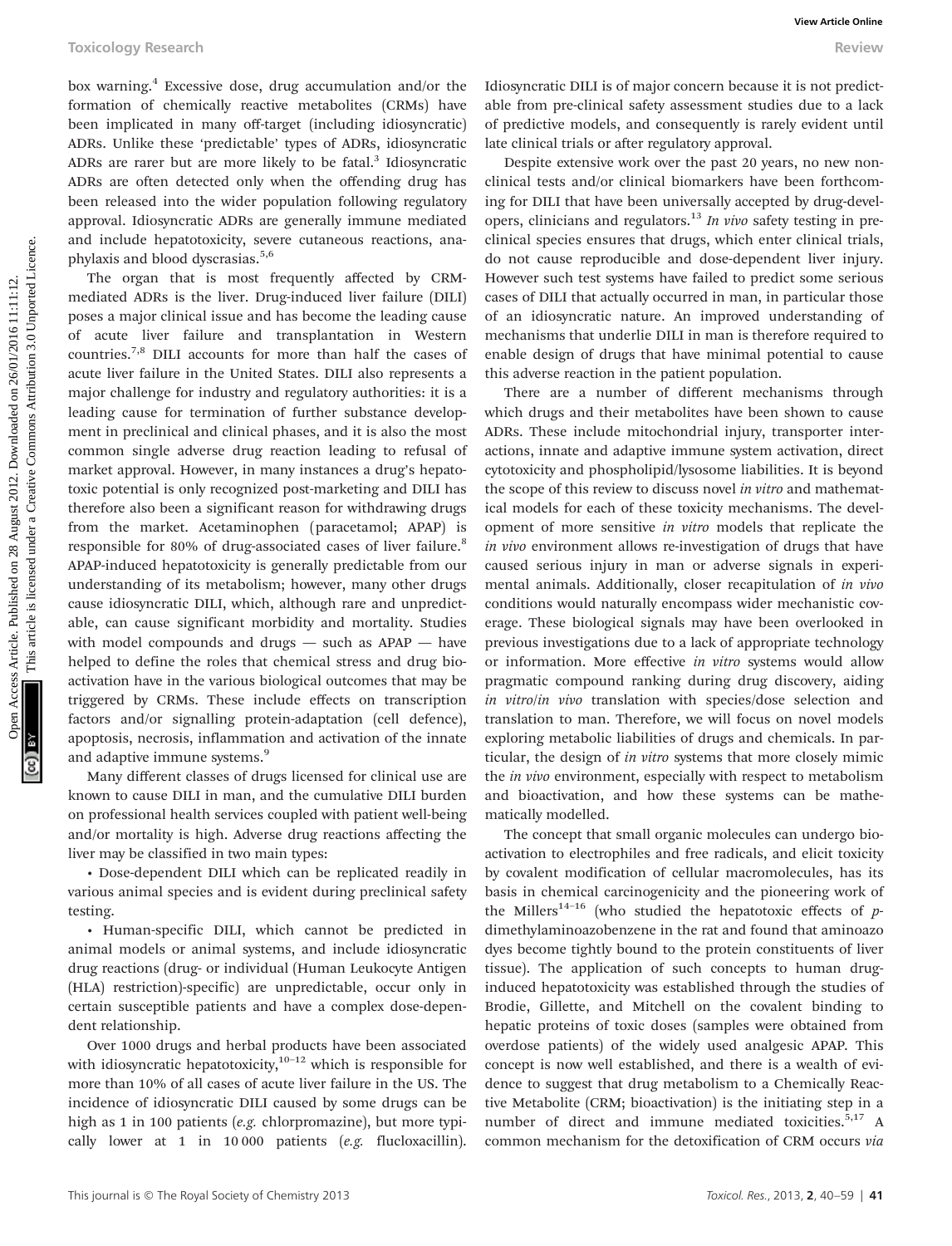glutathione (GSH) conjugation.<sup>18,19</sup> The identification of drug metabolite-GSH adducts in a preclinical setting is sometimes treated as a hazard signal as it is indicative of CRM formation; conversely it could be argued that a GSH adduct is an indication of an effective detoxification system. Idiosyncratic ADRs are not reproducible in preclinical species, and so, recently there has been an increased focus on the development of surrogate endpoints of toxicity (biomarkers; either biological or chemical), animal models and improved understanding of structure-activity relationships of drugs. A list of chemical moieties frequently associated with drug bioactivation and subsequent toxicity (structural alerts) has been compiled. $17$  One approach to improving a drug's safety profile would be to avoid incorporating these structural alerts altogether; however, these moieties often are key to the pharmacology of the drug. In addition, the presence of a structural alert does not automatically result in a toxic compound; not all drugs that contain a structural alert are bioactivated and not all bioactivated drugs are toxic.<sup>17</sup> The structure-activity relationships are, therefore, not straight forward.

#### 1b. Requirement for improved models of hepatotoxicity

The current in vitro test systems used by the pharmaceutical industry include simple liver-derived cell-based or sub-cellular models that are poorly predictive of toxicological potential. Importantly, such models do not take account of the mechanistic basis of human DILI or the environmental conditions under which human DILI might occur. Critically, there has not been a concerted effort at harmonisation of current, emerging and novel test systems, or the strategies for their implementation, across the Pharmaceutical Industry. As a result, too little is understood about how the current test systems compare physiologically with human liver, what are the critical signalling systems, and the mechanisms by which DILI occurs in man, to be able to produce more predictive test systems.

It has been estimated that a 10% improvement in predicting failure before the initiation of expensive and time-consuming clinical trials could save upwards of \$100 million in the costs associated with drug development.<sup>20</sup> The need for better predictive models for DILI is clear and obvious. DILI is widely regarded both during clinical development and post-approval as a leading cause of:

- Drug attrition due to preclinical toxicity
- Drug attrition due to toxicity in man in late clinical trials
- Drug withdrawal post-licensing
- Cautionary and restrictive labelling
- Failed regulatory drug registration
- Serious illness in man

Therefore, it constitutes a major safety concern for drug development that severely impacts the profit margins of pharmaceutical companies through increased costs, longer development times and reduced market capitalization. Elimination of drug candidates likely to cause hepatotoxicity at early stages of drug discovery could significantly decrease the rate of attrition and cut the cost of drug development. In the context of prediction of DILI there are numerous issues to solve.

Presently, there is a lack of sufficiently organized data to make an informed conclusion on the predictivity of non-clinical studies for identifying the risk of significant hepatotoxicity in clinical trials and in the post-marketing population. Additionally, there is limited predictive value of animal studies; some compounds have progressed into human trials and have then caused severe human toxicities, and no patterns existed in the animal studies that signalled these events. Currently, retrospective studies are being used to shed light on potential mechanisms that underlie toxicity. Ximelagatran, a first-generation thrombin inhibitor, was developed as an alternative to warfarin for individuals requiring anticoagulation therapy. However, up to 15% of patients treated with this drug experienced elevations in serum ALT levels, which were severe and life threatening in some cases. $21,22$  An association between the HLA class II allele HLA-DRB1\*07 and elevations in serum ALT levels was observed in 74 ximelagatran treated patients, compared with 130 controls who were also given ximelagatran but who did not develop DILI; these findings were replicated in an additional dataset. $21,22$  Neither preclinical nor clinical studies of ximelagatran had suggested an immune-mediated mechanism underlying the increase in serum ALT levels associated with the use of this agent. However, studies in guinea pigs had suggested the possibility of skin sensitization in response to ximelagatran and some individuals exposed to ximelagatran during the manufacturing process developed a skin rash. Additionally, ximelagatran and its metabolites were shown to selectively inhibit the binding of peptides to HLA-DRB1\*0701, further supporting a role for immune dysregulation in the pathogenesis of this instance of DILI.<sup>21,22</sup> This exemplifies the fact that human-specific and idiosyncratic hepatotoxicity cannot be detected by conventional animal toxicity studies, with there being no suitable preclinical models combined with a poorly understood pathogenesis. It is likely to arise from complex interactions among genetic, non-genetic host susceptibility, and environmental factors. Additionally, interspecies differences in bioavailability, distribution and metabolism may explain a number of false positives and false negatives. Review Towiew Towiew Towiew Controller (SEE) conjugation.<sup>1430</sup> The dentistic article is are presented under the presented under the proportion of the proportion and the proportion of the proportion and the proportion of t

> A much better understanding of the molecular mechanism (s) of liver toxicity in man, as well as the underlying reasons why non-clinical studies fail to prevent compounds which produce serious human hepatotoxicity from proceeding in the clinic, could result in the development of a more predictive non-clinical testing strategy. This is a critical prerequisite for any improvement in the detection of hepatotoxicity during the pre-clinical phase of drug development. Experimental approaches have focused on the development of various in vitro assays that can be used to assess in vivo effects. In vitro studies on liver cells have been developed to reduce or replace animal experiments. However, most of the in vitro tests in use are based on cell lines, which do not necessarily represent normal cell physiology.

> The current in vitro test systems are poorly predictive of toxicological potential for a number of reasons. (1) The physiological gap between the cells that are currently used and human hepatocytes as they exist in their native state; (2) the lack of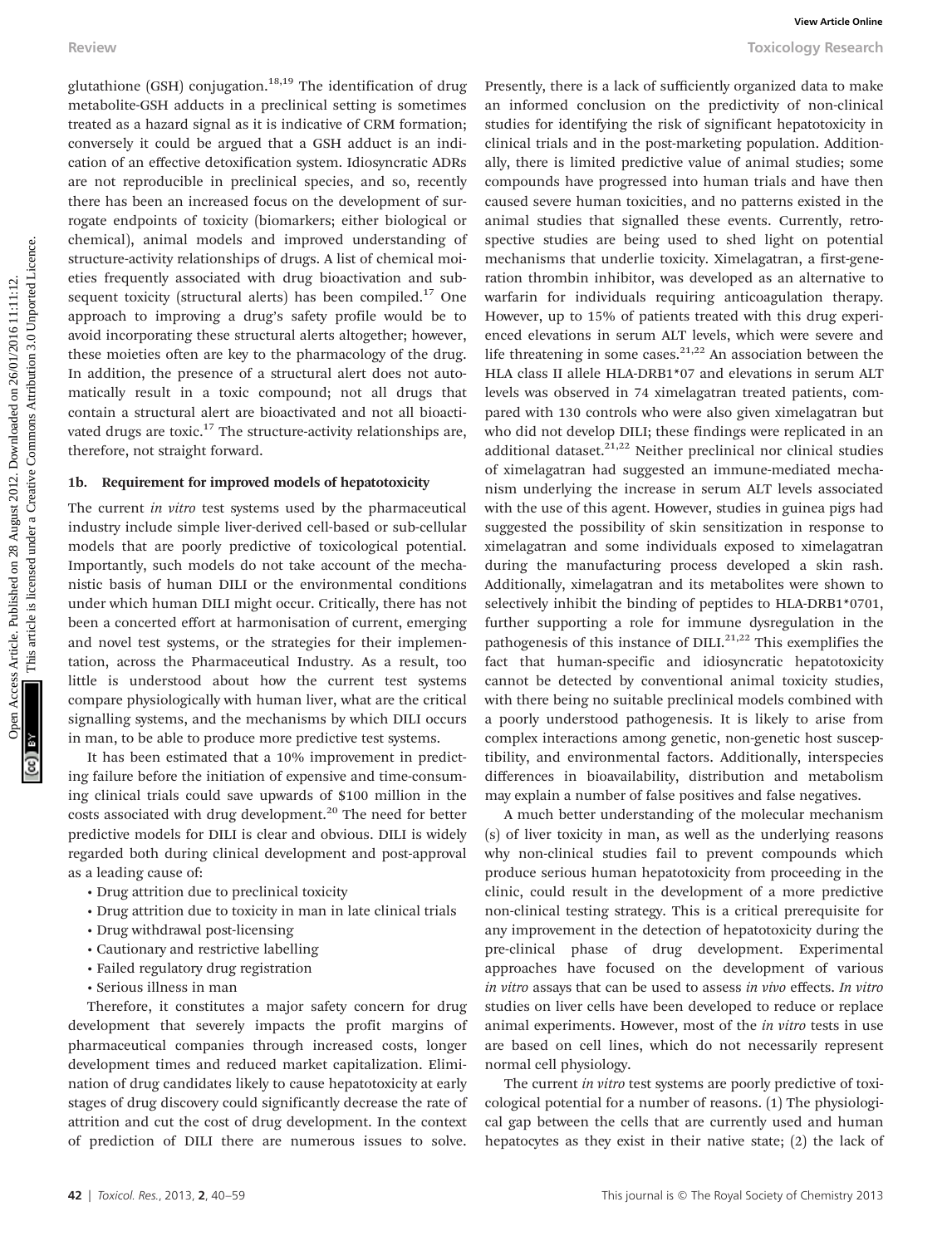physiological integration with other cells and systems within the liver, that are required to amplify the initial toxicological lesion into overt toxicity, and; (3) there is no way to assess how low level cell damage induced by a drug may, in certain circumstances, lead to overt DILI in only a small minority of patients (i.e. idiosyncratic hepatotoxins). New approaches that improve upon conventional processes of risk assessment and safety evaluation are currently sought. Numerous promising new technologies and approaches have been described or are being developed which replicate many of the key biological processes implicated in reproducible and idiosyncratic/ human-specific DILI. These range from simple cell systems to complex in vivo models, and may have the potential to enhance prediction and risk assessment of DILI in man if used during drug discovery and/or pre-clinical development. The choice of system or model to use depends upon the biology under investigation, for example in tissue engineering, it is widely accepted that 3D tissue culture models behave very differently to 2D models.

#### 1c. Other disciplines to benefit from improved in vitro and mathematical models of toxicity

Global regulatory bodies require acute toxicity testing. The classification and labelling of chemicals based upon their hazardous properties is a major focus for these studies, whilst extending this information through to risk assessment and management is being attempted where possible. Although legislative controls around the world differ slightly with regard to their requirements and the broad hazard categories, the basic purpose of acute toxicity testing is the same: to allow substances to be categorised according to their potential hazards and the dose required to cause toxicity. $^{23}$  Investigation of the potential to cause chemically-mediated toxicity is particularly important with legislation, such as the European Union REACH and Cosmetics regulations, and the Canadian Dangerous Substances List. $24$  In the EU, REACH is a regulation adopted to improve the protection of human health and the environment from the risks that can be posed by chemicals, while enhancing the competitiveness of the EU chemicals industry. It also promotes alternative methods for the hazard assessment of substances in order to reduce the number of tests on animals. In principle, REACH classification and labelling applies to all chemical substances, including industrial chemicals, biocides, active pesticide ingredients and final formulations, isolated pharmaceutical intermediates, new food additives, cosmetic ingredients, and consumer products. Therefore, the regulation has an impact on most companies across the EU. This legislation will help ensure that all chemicals manufactured or imported will have appropriate toxicology safety profiles. $23,24$  REACH became law in June 2007. It stipulates that all chemicals sold in the EU in annual quantities of more than one tonne (at least 30 000 compounds) must be registered, along with toxicity data, by 2018. When REACH was taking shape, it was clear that more stringent chemical-safety testing would require many more tests on laboratory animals. This has raised a number of deep concerns,

principally ethical, but also including the financial costs, or even whether there were enough laboratories to conduct all the tests that would be required.<sup>25</sup>

Clearly, gathering all toxicological information utilizing animal testing would be costly and carries a significant ethical responsibility. It is thought that a thorough gap-analysis investigation of the available toxicological data will highlight areas of data-deficiency, and rather than conducting further animal testing, this will enhance the development and validation of emerging and novel techniques, technologies and platforms, expanding the chemical and biological knowledge base and allowing improved prediction of safety. Ultimately this will enable platforms to be defined to enhance knowledge depth, as opposed to purely being used for testing. The two main principles underlying this approach are (1) that similar chemicals should elicit similar downstream toxicological profiles and (2) both unbiased and case-study approaches are required to address this issue. $26-29$  Therefore, chemicals that have well characterised pharmacokinetic, metabolic and toxicological profiles can be placed into specific categories, either based upon similarity profiles across both chemistry and nature of the downstream biological perturbation elicited. Subsequently, chemicals with less data available (e.g. only in vitro data) can be assessed for hazard to man using read-across processes to fill data deficits in the toxicology allowing enhanced prediction of safety.27,30 This approach has been shown to be of use to predict a range of chemicals and toxicological endpoints, such as skin and respiratory sensitization, mutagenicity and carcinogenicity, reproductive toxicity, toxicity of petroleum derivatives, nickel compounds, repeat dose toxicity and acute fish toxicity, excellently reviewed by the Cronin lab.<sup>24,31-34</sup> However, in order to address these data deficient areas we need more innovative in vitro and in silico approaches that take into account the mechanistic basis underlying the perturbation of normal biological processes by drugs and chemicals – in man. Toxicology Research where elle and systems within principally chiral, but also including the financial ostets, the beat lives are the two stations are the two stations are the most common and the most common and the most

### 2. Physiological replication in in vitro models of hepatotoxicity

Current in vitro models offer both a relatively homogeneous view of liver function and cellular phenotype, when in reality, the morphology and function of hepatocytes vary enormously with their position along the liver sinusoids from the portal triad to the central vein. This phenomenon, termed zonation, has been described in practically all areas of liver function<sup>35</sup> (Fig. 1). Bioenergetic processes, carbohydrate-, lipid-, nitrogenand xenobiotic metabolism, bile acid conjugation and detoxification processes, have all been predominantly located within separate hepatic zones. The distribution of function along the length of the sinusoid is thought to be regulated by diverse factors such as oxygen and hormone gradients, nutrients and matrix composition. Importantly, the effects of the aforementioned factors upon non-parenchymal cell distribution and signalling, may alter the cross-talk between these cells and hepatocytes, assisting in defining the ultimate phenotype of a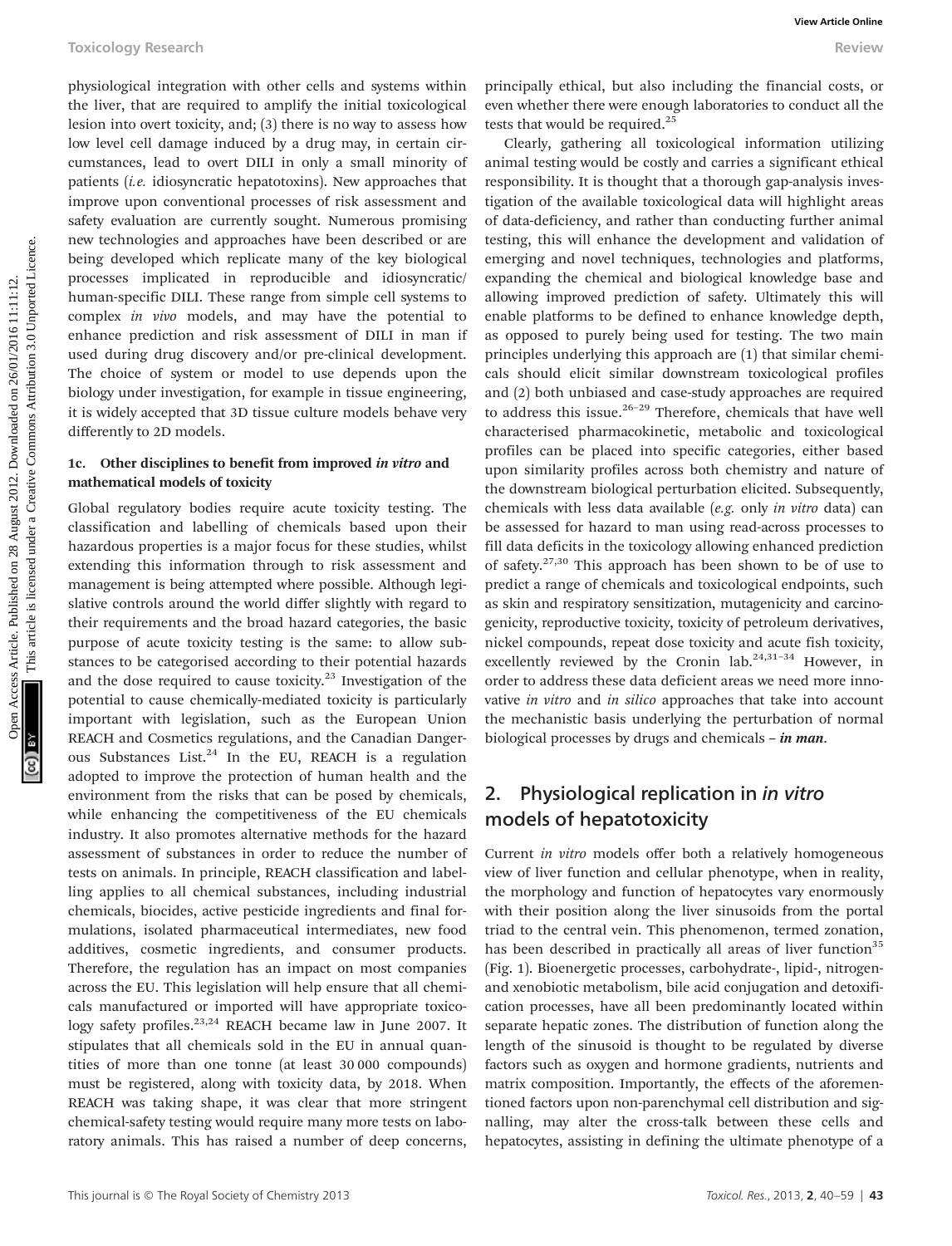

Fig. 1 A diagram illustrating the functional units of an hepatic acinus within liver tissue. An enlarged view of an hepatic acinus containing the portal triad – hepatic arteriole (1), portal vein (2), bile duct (3), central vein (4) and the direction of bile (green arrow) and blood (red arrow) flow. Inset. A simplified look at how the hepatic acini individually contribute to the drainage system within liver tissue, which is the unit supplied and drained by terminal branches of portal triad vessels. Nucleus (N), Smooth endoplasmic reticulum (SER), Bile salt export pump (BSEP), Mitochondrion (M).

hepatocyte at a particular sinusoidal position. The regional characterization of hepatic responses to model hepatotoxins is well described, especially with compounds such as APAP, which elicits centrilobular hydropic, degenerative necrosis in the centrilobular zones of rodent and human liver. This necrotic pattern is also well characterised for carbon tetrachloride and bromobenzene in rodents. Less well characterised are the molecular processes leading to subsequent proliferation in periportal and midzonal regions in rodents.<sup>36</sup> The regional hepatic injury pattern observed after administration of methapyrilene and allyl alcohol to rats, consists of periportal necro-<br>sis.<sup>36,37</sup> Importantly, differential zonal responses to Importantly, differential zonal responses to hepatotoxins, assists in dissecting more sensitive mechanistic details, which are highly unlikely to be observed in in vitro models. For example, the periportal rat hepatotoxin, methapyrilene, elicits initial glutathione depletion in periportal hepatocytes, whilst stimulating glutathione synthesis and adaptation in centrilobular hepatocytes. In in vitro hepatocyte incubations with methapyrilene, this is simply manifest as glutathione depletion and necrosis, with important adaptive responses being missed. $37$  It has been observed with the centrilobular hepatotoxin, APAP, using immunohistochemical techniques that there were dynamic changes in the lobule zonation of glutathionylated proteins.<sup>38</sup> At 1 h after APAP exposure, the level of glutathionylation decreased in a single layer of hepatocytes around the central veins but increased in the remaining centrilobular hepatocytes.<sup>38</sup> The increase correlated with the immunohistochemical localization of APAP covalently bound to protein.<sup>38</sup> Subsequently, the level of glutathionylation decreased over time in the centrilobular regions. These temporal and zonal pattern changes in protein glutathionylation after APAP exposure indicate that protein glutathionylation may play a role in protein homeostasis during APAP-induced hepatocellular injury.<sup>38</sup>

### 3. Tissue engineering in bioartificial livers and hepatic bioreactors

In an attempt to replace the use of animal-derived tissue or in vivo models, numerous bioreactor systems have been used to engineer liver tissue, to act as an in vitro liver model. In theory it is possible to replicate the liver environment by careful selection and control of the cell culture environment in the bioreactor. Providing the correct environment necessitates (a) accurate mass transfer mechanisms of chemicals to the cells and metabolites away from the cells; (b) appropriate physical conditions, i.e. temperature, pressure, concentration profiles, shear stresses, 2D or 3D cell anchorage; (c) appropriate biochemical conditions, i.e. cell-matrix interactions, cell population density, provision of endocrine signalling molecules. All these factors must be at a size and with dimensions that allow accurate replication of liver function, both chemically and spatially, that is zonation ideally needs to be achieved. In the liver, plasma flows through the epithelial fenestrations and across the space of disse to the hepatocytes; as such, hepatocytes are not in direct contact with the blood flow. It is essential to replicate the in vivo flow environment if physiological function is to be achieved in a bioreactor. This is for two key reasons: fluid shear stresses, and mass transport considerations. If media is in direct contact with the cells, fluid shear stresses will be exerted on those cells. Shear stress is known to have an effect on cell behaviour – it has been reported that media flow upregulates primary human hepatocyte detoxification gene expression<sup>39</sup> (although these findings may be due to the concentrations experienced as opposed to shear alone). Secondly, nutrient (and chemical) delivery/removal to/from the cell population is a direct function of the flow environment, given that nutrients and chemicals are transported in a dissolved state in the blood plasma. This also has implications for scale-up of bioreactors to a larger size required for tissue engineering on a clinical scale, as increased flowrates will be required to obtain the same media concentration profile. Beview **and the common access Article.** This article is an antique the material is are an antique the three common access are the common access are the common access Creative Common and the common access Creative Common a

> Bioreactors that have been used to date as in vitro liver models are summarised in Table 1; while they all have advantages and disadvantages, it is clear that hollow fibre membrane bioreactors (HFB) most closely represent the ideal design (see Fig. 2 for the setup of a HFB). Only membrane bioreactors separate hepatocytes from the main media supply (although the inner cells in spheroids are also removed from the flow and will receive media by diffusion) and thus enable the in vivo fluid shear environment to be replicated. In fact, shear can be applied independently, if desired, by side ports. These side ports can be used to supply different media types as well as apply shear, if desired and can be used to remove 'bile'. Further, by controlling the media flowrates and pressures, the precise flow environment can be prescribed to mimic the nutrient and chemical delivery environment in vivo.

> A major consideration for a liver bioreactor is the replication of zonation. This was first achieved using a flat plate configuration;<sup>40</sup> subsequent designs include the macro-fabricated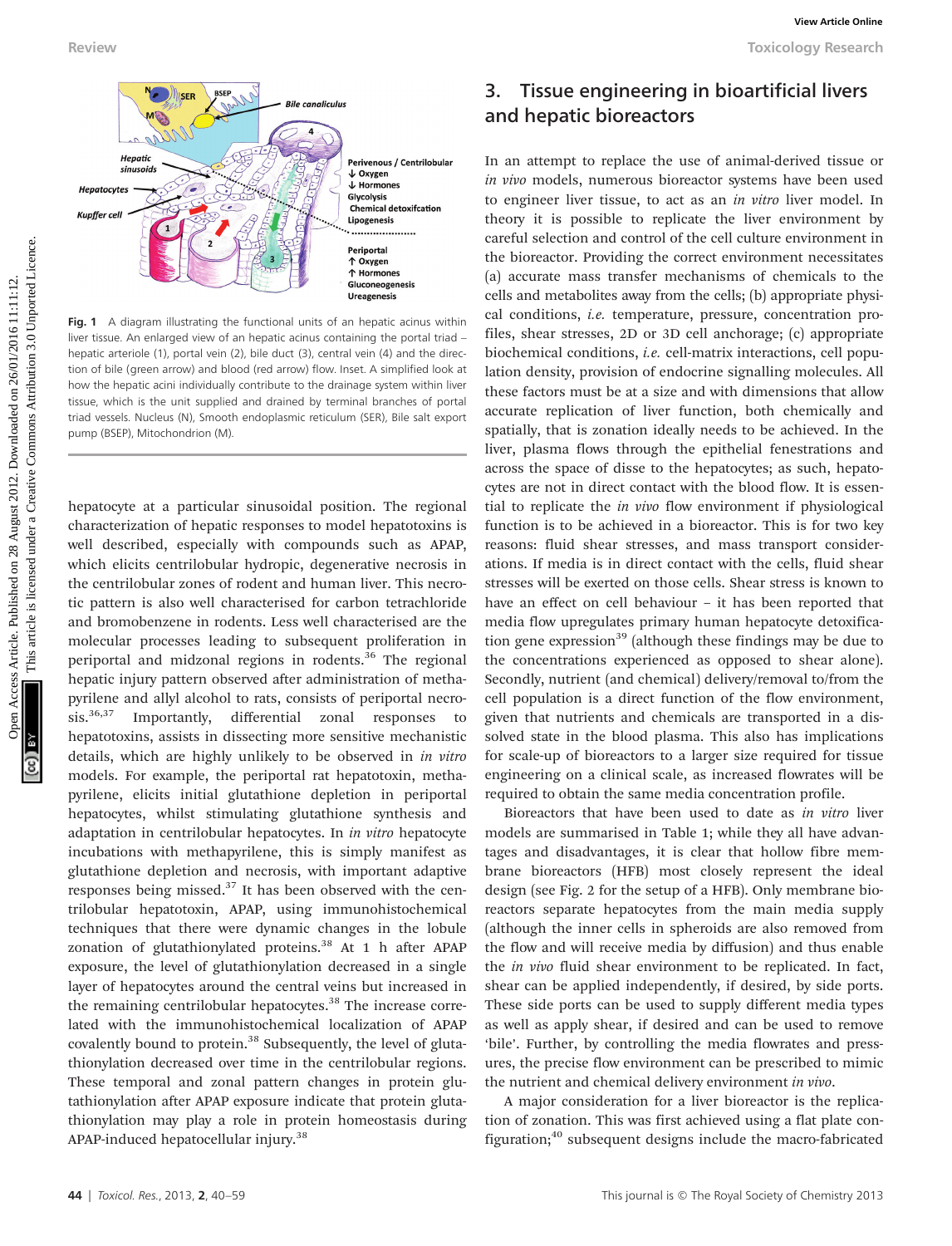Table 1 Bioreactor designs used for in vitro liver models

|                                                                        |                                                   |                                                      |                                                                                           |                                                                                                                                                                                                                                                                                                                                                                                                           |                                                                                                                                           | <b>View Article Online</b>                                                    |  |
|------------------------------------------------------------------------|---------------------------------------------------|------------------------------------------------------|-------------------------------------------------------------------------------------------|-----------------------------------------------------------------------------------------------------------------------------------------------------------------------------------------------------------------------------------------------------------------------------------------------------------------------------------------------------------------------------------------------------------|-------------------------------------------------------------------------------------------------------------------------------------------|-------------------------------------------------------------------------------|--|
| <b>Toxicology Research</b>                                             |                                                   |                                                      |                                                                                           |                                                                                                                                                                                                                                                                                                                                                                                                           |                                                                                                                                           | <b>Review</b>                                                                 |  |
| Table 1 Bioreactor designs used for in vitro liver models              |                                                   |                                                      |                                                                                           |                                                                                                                                                                                                                                                                                                                                                                                                           |                                                                                                                                           |                                                                               |  |
| Bioreactor design                                                      | Is there direct<br>contact of cells<br>and media? | Can a second<br>feed be supplied<br>to the cells?    | Can shear experienced by<br>the cells be controlled<br>separately to the media<br>stream? | Can zonation<br>be induced?                                                                                                                                                                                                                                                                                                                                                                               | Can 'bile' be<br>collected<br>separately to exit<br>media?                                                                                | Example<br>reference for<br>bioreactor design                                 |  |
| Ideal design<br>Hollow fibre<br>membrane                               | No<br>No, except*                                 | Yes<br>Yes                                           | Yes<br>Yes                                                                                | Yes<br>Yes                                                                                                                                                                                                                                                                                                                                                                                                | Yes<br>Yes                                                                                                                                | $125 - 127$ *. See<br>also <sup>41</sup> main focus<br>is BALs <sup>128</sup> |  |
| Rectangular slide<br>(flat bed)                                        | Yes                                               | No                                                   | No                                                                                        | Yes                                                                                                                                                                                                                                                                                                                                                                                                       | N <sub>0</sub>                                                                                                                            | 40                                                                            |  |
| Macro-fabricated<br>array bioreactor<br>(flat bed)                     | Yes                                               | No                                                   | No                                                                                        | Yes                                                                                                                                                                                                                                                                                                                                                                                                       | No                                                                                                                                        | 43,44                                                                         |  |
| Spheroids in a<br>stirred tank                                         | Yes                                               | N <sub>0</sub>                                       | No                                                                                        | To an extent<br>through the<br>spheroid                                                                                                                                                                                                                                                                                                                                                                   | N <sub>0</sub>                                                                                                                            | 46                                                                            |  |
| Rotating HFB with<br>cell-cytodex<br>spheroids                         | N <sub>0</sub>                                    | N <sub>0</sub>                                       | Yes                                                                                       | To an extent<br>through the<br>spheroid                                                                                                                                                                                                                                                                                                                                                                   | N <sub>0</sub>                                                                                                                            | 47                                                                            |  |
| Flat sheet<br>membrane                                                 | No                                                | Yes                                                  | Yes                                                                                       | Yes                                                                                                                                                                                                                                                                                                                                                                                                       | Yes                                                                                                                                       | 129-133                                                                       |  |
| Lab-on-a-chip<br>bioreactors 'liver<br>chip' (flat bed)                | Yes                                               | No                                                   | No                                                                                        | Yes                                                                                                                                                                                                                                                                                                                                                                                                       | No                                                                                                                                        | 42                                                                            |  |
|                                                                        |                                                   | Optional feed stream through<br>extracapillary space |                                                                                           |                                                                                                                                                                                                                                                                                                                                                                                                           | as those recently reported <sup>46,47</sup> will experience zonation, as far<br>as they will experience a concentration gradient as media |                                                                               |  |
| A Hollow Fibre Bioreactor Module<br>Media feed stream<br>Outlet stream |                                                   |                                                      | sinusoid.                                                                                 | diffuses to the centre of the constructs, and waste diffuses<br>back out. This does not however replicate the linearity of the                                                                                                                                                                                                                                                                            |                                                                                                                                           |                                                                               |  |
|                                                                        |                                                   | Cell                                                 |                                                                                           | Hollow fibre bioreactors are not without their own chal-<br>lenges. Achieving homogeneous seeding is more complex than<br>for a flat surface. Further, there are more components to deal<br>with than flat sheet/bed bioreactors so the user needs<br>additional training (and although experience shows that, with<br>training, fabricating and operating them is possible by a wide<br>range of users). |                                                                                                                                           |                                                                               |  |
| <b>End view of fibres</b>                                              | A single fibre                                    | Media crosses<br>the membrane                        | <b>Hollow fibre</b><br>membrane<br>Media in<br>lumen                                      |                                                                                                                                                                                                                                                                                                                                                                                                           |                                                                                                                                           |                                                                               |  |



Fig. 2 Sketch of a hollow fibre membrane bioreactor. The hollow fibre membrane acts as the blood vessel through which media is added, with cells cultured on or around the outside of the fibres. Ports on the sides of the module allow addition or removal of cells, media, and other components.

array bioreactor $41$  (flat bed), and the lab-on-a-chip bioreactors 'liver chip' (flat bed) mentioned in the review by Lerapetritou and co-workers.42 The microfabricated flat plate bioreactors by Park and co-workers $43,44$  could also induce zonation, and do so linearly so that the waste is removed with the media outlet. Hollow fibre bioreactors build on this and their most significant benefit is the fact that they can be operated to replicate both zonation,45 and the sinusoid physiology. The hollow fibres, which are porous tubular membranes, act as pseudovascularisation. In the liver scenario each fibre acts as a sinusoid; given that the fibre walls are porous, media can flow across them to the cells, but importantly the cells are protected from the flow of the media in the lumen. This means the media supply rate can be altered without risk of shear damage to the cell population. It could be said that cells in spheroids, such

Hollow fibre bioreactors have a large surface area to volume ratio thereby making them space-efficient and more media efficient, both of which are important from an economic perspective particularly on a larger-scale beyond the lab bench, and as such they are used for a number of industrial applications. Hollow fibre bioreactor fluid dynamics and mass transfer are well characterised due to their use in a range of fields including waste water treatment, cheese making and hemodialysis, as well as mammalian cell culture including for bioartificial livers (BAL) which Wang  $2010^{41}$  covers in a comprehensive review. A good introduction to hollow fibre membrane bioreactors can be found in Coulson and Richardson's Chemical Engineering Volume  $2^{48}$  and elsewhere for more detailed design information.<sup>49</sup>

### 4. Mathematical modelling for bioartificial liver and hepatic bioreactor design

To enable broader and interdisciplinary applications of HFBs, it is essential to tailor the HFB operation to fulfill the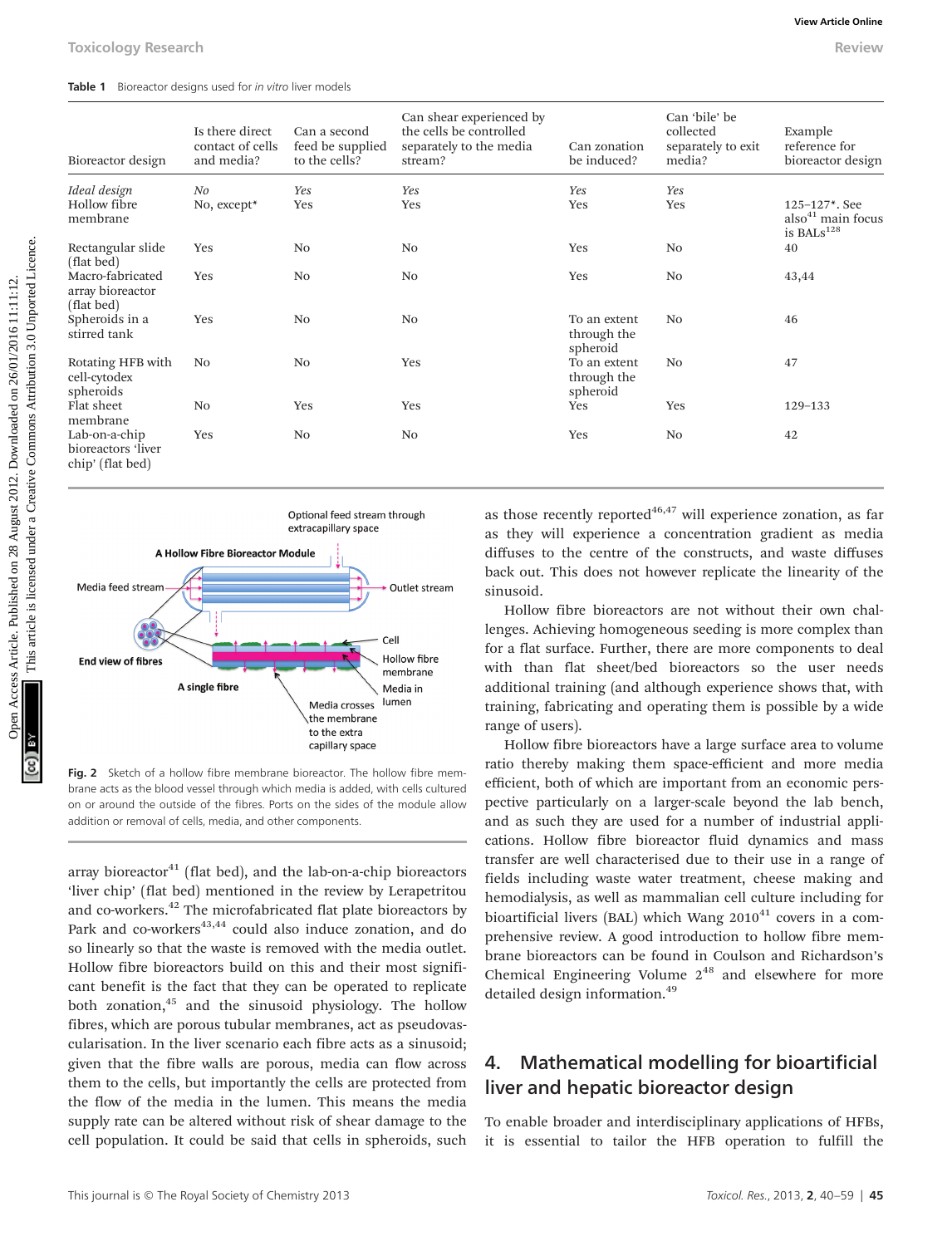

Fig. 3 A bundle of HFB demonstrating the principle of Krogh cylinders. One fibre surrounded by an annulus of ECS can be used to describe the entire fibre bundle when interstitial spaces between the fibre are ignored. The length of an individual fibre is denoted L; the radius of the lumen is denoted  $R_{l}$ , whilst the depth of the membrane and ECS spaces are denoted  $R_{\text{m}}$ ,  $R_{\text{e}}$ , respectively.

requirements of the application under consideration. One route to achieve this is through mathematical models that describe the coupling between fluid and mass transport and the biochemical and biomechanical environment of the cells. It is essential that such models provide useable operating equations to allow accurate operation of the bioreactors by non-experts, and numerous studies in the literature have focused on such an approach.

The structure of a HFB is demonstrated in Fig. 2 and 3; it consists of a bundle of fibres housed in a bioreactor. Each fibre consists of a central cylindrical lumen surrounded by a porous membrane, then extra-capillary space (ECS). Cells can be seeded on the outer surface of the fibres (as relevant for hepatic considerations), or in a matrix surrounding the fibres, and media is driven through the fibre lumen under an applied pressure gradient. Given that the membrane is porous, nutrients, waste products, proteins and chemicals can permeate across it, to or from the cells. Further, exit ports in the ECS space may be opened to promote a fluid flow through the cellular space – this may be used to enhance nutrient delivery to the cell population, or to impose controlled fluid shear forces to the cells if required by the population under consideration. Mathematical models for mass transport in these systems are broadly divided into whether these ports are held shut (diffusion-limited) or open (convection-enhanced), according to the fluid flow regime that each scenario promotes. The general modelling frameworks take the form of convection– diffusion–reaction equations, where convection is applicable to the regions of the bioreactor with fluid flow, and the reaction component is used to, for example, describe uptake/production of nutrients/waste products by the cell population. Fluid flow is generally described using either Navier–Stokes or Darcy equations, depending on whether the flow is free (e.g. in the lumen), or through a porous medium (e.g. the membrane).

Traditional modelling approaches for HFB have been motivated by understanding mass transport of solutes (e.g. oxygen, glucose) and proteins in a single fibre unit, called the Krogh

cylinder, which is assumed to be representative of the whole reactor. The concept of a Krogh cylinder was originally introduced to describe diffusion of oxygen from capillaries in human tissues, $50$  and is now a common approach in efforts to model HFBs.<sup>51-55</sup> The model consists of a single fibre surrounded by an annulus of ECS; by assuming the each fibre is identical and that the fibres are arranged in a regular hexagonal pattern, analysis of transport in this single fibre unit is considered representative of that throughout the bundle.

One of the earliest examples of the Krogh cylinder approach is Apelblat et al.  $1974$ ,<sup>56</sup> where the authors use coupled Navier–Stokes equations (lumen) and Darcy's law (membrane and ECS) to describe fluid transport. In Kelsey et al.  $(1990)$ ,<sup>57</sup> Darcy's law was replaced with Navier–Stokes' equations for a setup with no cells in the ECS. Bruining  $(1989)^{58}$  presented a general description of the hydrodynamics in hollow fibre devices. The scope of his analysis included different modes of operation (e.g. ECS ports open or shut) corresponding to various applications of HFBs. Starting from mass and momentum balance equations, Bruining obtained expressions for the hydrostatic pressure and bypass (fraction of fluid passing through the ECS). However, Bruining's analysis provides no information on local velocity profiles, which are essential to understand, control and predict the transport of nutrients or waste products by advection. A review of Krogh cylinder models for mass transport in HFBs for cell culture is presented in Brotherton and Chau  $(1996)$ <sup>51</sup> Two further Krogh cylinder approaches modelled the ECS as a porous medium to mimic a densely packed cell population.<sup>55,59</sup> Abdullah and Das  $(2007)^{59}$ consider the impact of multi-solute interactions by using the Maxwell–Stefan equations to describe diffusion. Numerical solutions of the full equations using finite-element methods are used to investigate the dependence of the nutrient concentration profiles on parameters such as the cell density, fluid flow rate and depth of the cell layer. Newley Your Consider on 28 August 2012. The consider the common article. The consider the common article is licensed under the selection of the common and the common and the common and the common and the common and the com

> Various approaches by the current authors have focused on the development of equations and data to inform bioreactor design and operation. One example focused on water transport throughout a single module unit in the absence of cells; $60$  this was integrated with experimental data to determine the permeability of poly(vinyl alcohol) (PVA)–PLGA membranes to pure water transport and to define an operating equation that relates the input conditions (lumen flow rate, lumen exit pressure and bioreactor geometry) to the ratio of flow rates exiting either the lumen and ECS. An extension to this overlaid a Poiseuille flow model for fluid transport in the lumen with oxygen transport throughout the bioreactor; this took the form of an advection–diffusion, diffusion and diffusion–reaction equations in the lumen, membrane and ECS, respectively. The system of equations was reduced by exploiting the small aspect ratio of a fibre to give simplified relationships that describe the relationship between the oxygen concentration throughout the ECS, and geometrical (e.g. lumen length, ECS depth) and operational (e.g. flow rates and pressures) parameters that can be controlled by the user.<sup>61</sup> This work was extended to account for more complex fluid flow environments in the membrane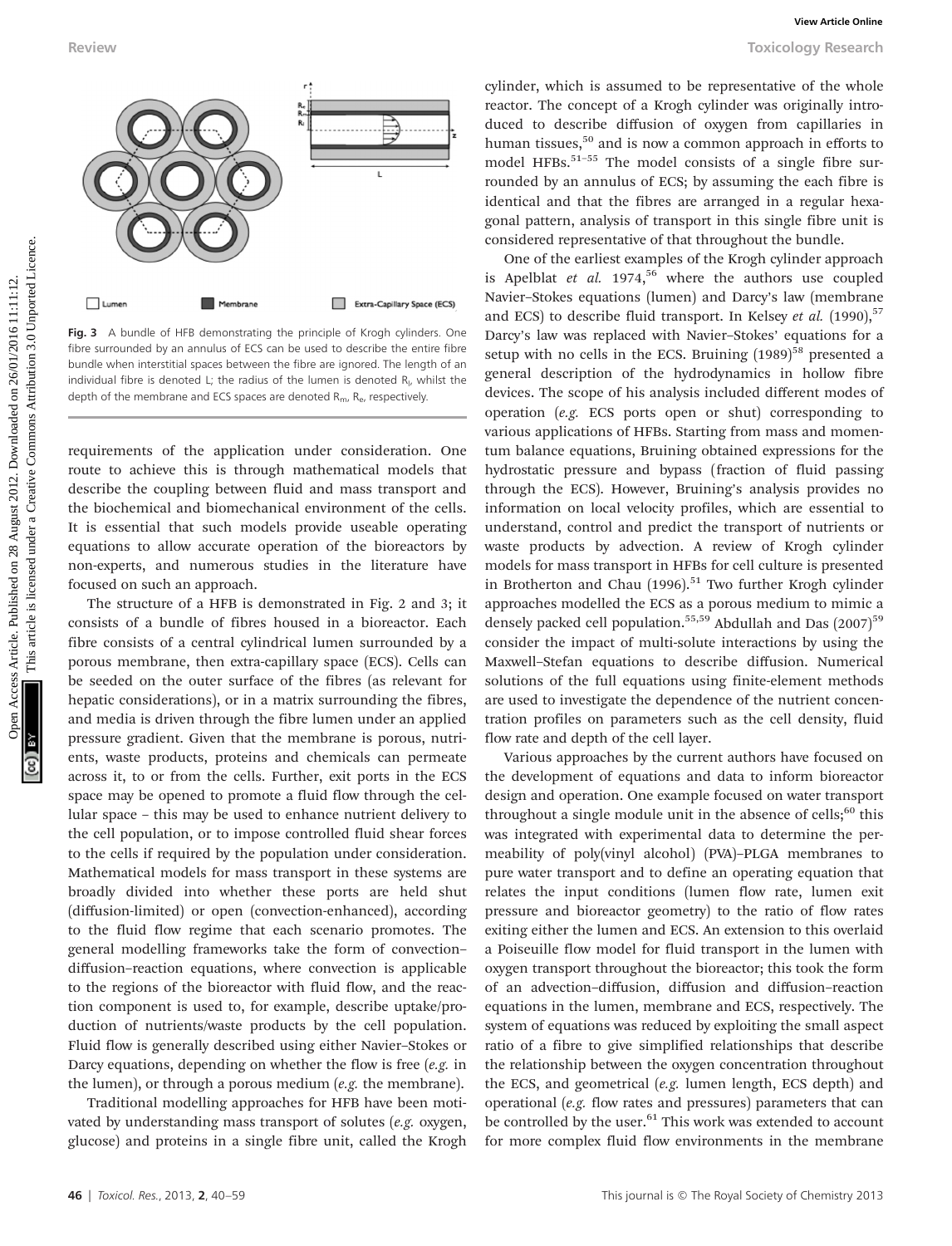and  $ECS$ ,  $62$  as are encountered if the ECS ports are opened. Similar approaches have been tailored specifically to the use of HFB for BAL applications, $45$  and to explore zonation. $63$  Here the mathematical models described above are used to understand how parameters such as the fluid flow rate and lumen length can be exploited to setup controlled spatial gradients in oxygen concentration down the lumen length, thus mimicking zonation in a hepatic sinusoid.

Crucially, the mathematical modelling frameworks described above provide spatial information on the cellular environment that is costly to achieve experimentally, are celltype specific, and provide relationships that enable a user to tune the bioreactor geometry and operation to the application under consideration. The further development of these frameworks provides the potential for sophisticated in vitro liver models that represent more accurately the physiological and toxicological scenario in vivo, by coupling spatial features such as zonation to hepatocyte function. With respect to predictive toxicology, hepatocyte function, in this case, is more concerned with the enzymes responsible for phase I and II drug metabolism and drug transporters, rather than the enzymes catalyzing more physiological processes such as ammonia and carbohydrate metabolism. Consequently, to build a stable mathematical modelling framework which is applicable to predictive toxicology, we require chemically, metabolically and toxicologically well characterised paradigm compounds with which to begin populating the framework. One of the most thoroughly characterised molecules in this respect is APAP. It is now pertinent to briefly review how APAP causes liver injury through metabolism and bioactivation, and how emerging in vitro models can help closely reflect the in vivo situation both physiologically and toxicologically.

### 5. Acetaminophen metabolism and bioactivation in emerging models

#### 5a The normal process of acetaminophen-mediated liver injury

APAP is a very important and widely used tool to study mechanisms underlying the development of hepatotoxicity, injury progression and adaptation across in vitro, animal and human systems. It is widely recognised that oxidative metabolism of APAP to N-acetyl-p-benzo-quinoneimine (NAPQI) is crucial for the development of hepatic injury. Almost every subsequent event is still the subject of further research, debate and complexity.

The use of APAP and its associated metabolism, bioactivation and toxicity is a crucially important benchmark which can be used to cross-evaluate novel in vitro systems. The extensive APAP metabolism/toxicity literature allows for a thorough comparison of novel in vitro systems, and the extent to which they improve upon traditional cell cultures methods or re-capitulate the in vivo environment. Comprehensive multi-parametric comparisons with respect to the involvement of phase I and II drug metabolism (CYP2E1, CYP3A4, glucuronidation

and sulfation), drug transporters,  $64-66$  detoxification processes (transcription factors e.g. Nrf2), adaptive/regenerative and overt toxic responses during APAP exposure can be compared both quantitatively and semi-quantitatively. These in-depth 'functional' assessments are far more important and provide real-life data that can be used for in vivo comparison, than simple mRNA or protein determinations of whether a enzyme is present or whether a fluorescent probe substrate can be handled.

At therapeutic doses, APAP is metabolized predominantly by the phase II metabolic pathways of glucuronidation and sulfation. There is a species- and strain-dependent proportion of APAP which is metabolized by the phase I cytochrome P450 metabolic pathway to the reactive metabolite NAPQI, which is subsequently detoxified by conjugation with GSH. $67,68$ In higher dose situations, the sulfation pathway becomes saturated with depletion of the sulphate pool, the co-factors of glucuronidation become depleted, and hence a larger portion of APAP is metabolized through the phase I pathway. GSH levels are limited and once depleted below a critical level NAPQI is free to react with cellular macromolecules. After formation of significant quantities of NAPQI, the pathways culminating in cellular injury have been extensively investigated, but their contributions to the actual pathogenesis are more tentative.<sup>38,67-69</sup> Based on the weight of evidence, NAPQI binds to various proteins and disrupts their function, leading to altered cellular function. However, there are likely to be other direct or indirect effects of NAPQI leading to cell death, such as alteration of cellular redox status or disruption of signalling pathways. Despite the multitude of cellular pathways that have been shown to play a role in APAP-induced hepatotoxicity, disruption of mitochondrial function is one of the key outcomes.38,69–<sup>71</sup> After covalent binding and GSH depletion occur, APAP induces the mitochondrial permeability transition, which allows the leakage of mitochondrial constituents into the cytosol. After activation of the MPT, mitochondria swell, lose membrane potential, and exhibit decreased oxidative phosphorylation and ATP depletion. Finally, depending upon the species, strain and fed/fasting status there may be a window where some hepatic apoptosis occurs, which rapidly degenerates into necrosis.<sup>72-74</sup> Toxicology Research **and** ECS,<sup>52</sup> as are consumered if the ECS ports are opened. Smaller puplications,  $\frac{1}{2}$  are smaller puplications,  $\frac{1}{2}$  and  $\frac{1}{2}$  and  $\frac{1}{2}$  and  $\frac{1}{2}$  and  $\frac{1}{2}$  and  $\frac{1}{2}$  a

#### 5b Acetaminophen metabolism and bioactivation in bioreactors

There are many different ways in which to assess bioreactor capability, this could be through the investigation of physiological parameters, such as cell viability, albumin production or urea detoxification. However, in order for hepatic bioreactors be useful in predicting chemical risk, the functionality of the drug metabolising enzymes needs to be an integration of drug clearance, metabolite formation and relative cytotoxicity vs. static cultures. Many publications use cytochrome P450 transcript or protein level as a marker of cell functionality, which although helpful, are not assessments of enzyme function. For example, freshly isolated hepatocytes will have a full message and protein complement, yet are likely to have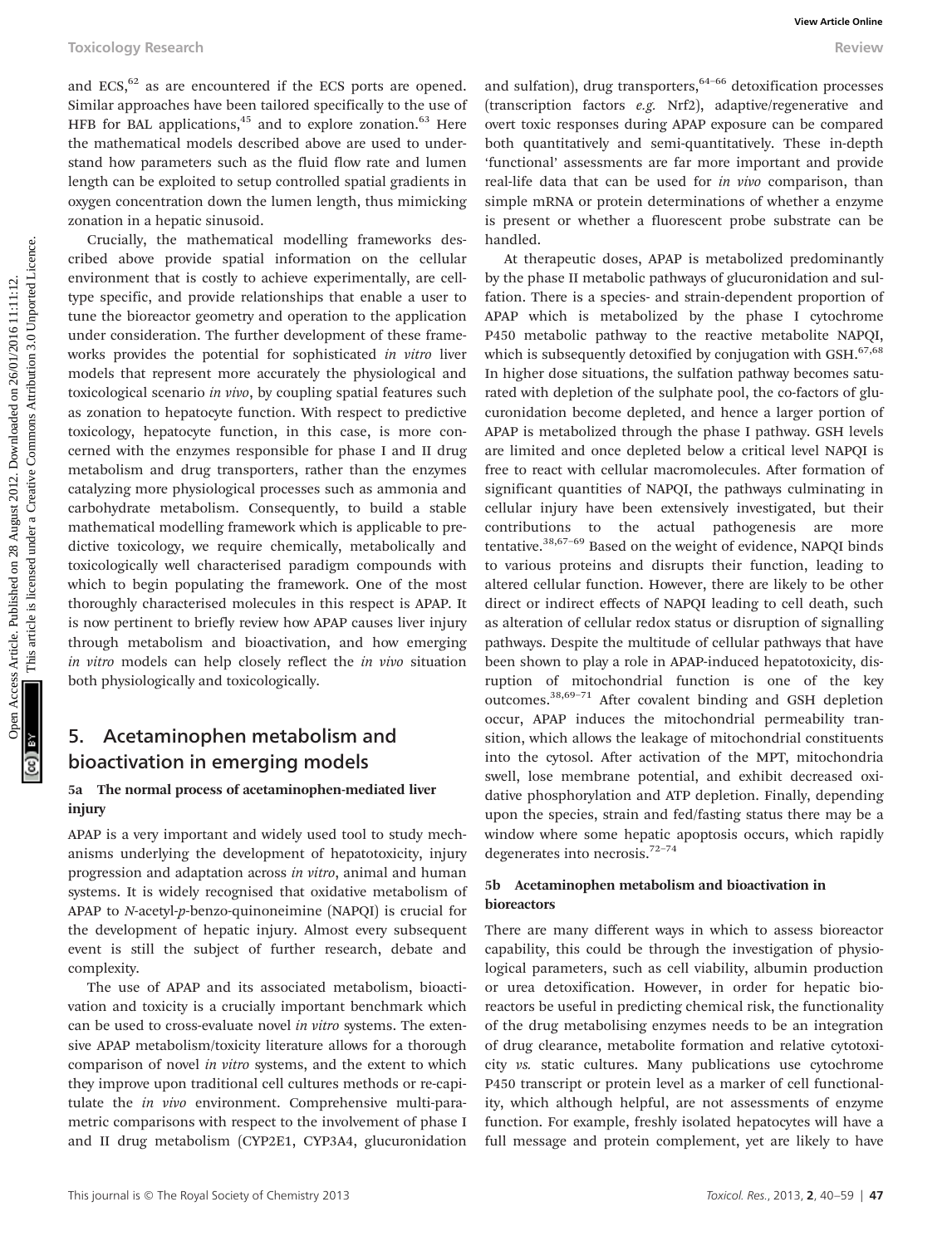rapidly decreasing functional cytochrome P450 capability due to enzyme inhibition by reactive oxygen and nitrogen species.<sup>75,76</sup>

In order to assess the relative merits of different bioreactor formats, it is necessary to utilise paradigm compounds that have very well characterised in vitro pharmacokinetics and toxicity profiles, such as APAP.

Allen *et al.*  $(2005)^{35}$  employed a flat-plate bioreactor to impose physiologic gradients over phenotypically stable hepatocytes and evaluate spatial variations of CYP expression and toxicity. Perfusion of APAP resulted in a shift in the dose response such that 20 mM was completely toxic in bioreactor cultures as compared to 40 mM in static cultures. Also, perfusion cultures at 15 mM demonstrated a toxicity pattern similar to the centrilobular localization seen in vivo. This in vitro zonal toxicity provides insight into the deleterious effects of APAP and the factors that contribute to spatial toxicity which would not be observed in conventional culture models. Toxic effects in this study are likely due to the depletion of glutathione, which provides protective inactivation of NAPQI. Though centrilobular localization of APAP toxicity in vivo has been attributed to local expression of CYP isoenzymes 2E1 and 3A, reduced oxygen availability in centrilobular regions may also contribute by depleting ATP and glutathione, or increasing damage by reactive species. A combination of these factors likely resulted in the regional toxicity observed in reactor cultures under dynamic oxygen gradients. Demonstration of zonal toxicity in vitro allows decoupling of the effects of CYP bioactivation and glutathione levels on acute APAP toxicity.<sup>35</sup> Review Towiew Towiew Towiew Content (article) in experimentally the the statistical content in the statistical content in the statistical content in the statistical content in the statistical content in the statistical con

Hepatocyte sandwich perfusion culture can further improve long-term liver specific functions in vitro, due to the improved transport of oxygen and nutrients to the cell surface and effective waste removal from cellular local environment. Perfusion bioreactors have been developed based on conventional sandwich culture which has a hepatocyte monolayer overlaid by a collagen gel layer 24 h after seeding.<sup>77</sup> However, the perfusion flow would introduce the hepatocyte culture to the effect of fluid-induced shear stress not typically encountered by the cells in natural liver where hepatocytes are shielded by a layer of sinusoidal endothelial cells from the direct shear of the blood flow. High shear stress in perfusion culture could be detrimental to hepatocyte viability and in vitro functions. In addition, the integrity of the top collagen layer in direct contact with media flow may be compromised by the longterm perfusion that leads to the degeneration of sandwich matrix and, subsequently, the variation in mass transport of drug access during drug testing.<sup>77</sup>

Xia et al.  $(2009)^{77}$  have developed a laminar-flow perfusion bioreactor for immediate-overlay sandwich culture that minimizes shear stress and preserves the mass transport consistency. The cultured hepatocytes exhibited restored cell polarity, biliary excretion and maintenance of metabolic functions for two weeks. Liver specific functions of hepatocytes, such as the phase I drug metabolic function (e.g. EROD activity) are reported to be maintained for up to 15 days. The perfusion culture exhibited a higher sensitivity to APAP-induced toxicity

than the static culture on both day 7 and day 14, attributable to the well-maintained drug metabolic functions of the sandwich perfusion culture. Approximately 60% of cell death was observed in the perfusion culture treated with 25 mM of APAP for 24 h. Furthermore, the cell viability in the perfusion culture after APAP treatment on day 7 and day 14 was similar. In contrast, static culture treated with APAP on day 7 and day 14 produced highly variable cell viability results.

More recently, Prot et al.  $(2011)<sup>78</sup>$  have attempted to combine enzymatic functionality with proteomic and transcriptomic assessment of their flat-bed, HepG2-populated bioreactor. Classical studies demonstrating the hepatotoxic effect of APAP performed in vitro show that cytotoxicity is observed for a concentration of APAP ranging up to 5 to 20 mM with interspecies differences. In this case, APAP led to an EC50 at a 1 mM concentration for 72 h of contact only in the microfluidic biochip configuration.<sup>78</sup> This result is in accordance with the toxic plasma level observed in humans and which ranges between 1 and 2 mM. They did not take into account the protein binding to APAP. Although APAP has a weak affinity for plasma proteins (<20%), the protein content between blood and culture are different. Consequently, the protein binding quantification will be necessary to fully confirm that the microfluidic biochip condition is a more physiological situation.78

This is a particularly encouraging report, as HepG2 cells in particular are not renowned for their metabolic capability.<sup>79</sup> Other hepatic cell lines have been reported to have greater metabolic functionality, however, this is only when treated with proprietary dimethyl sulphoxide-containing 'inductionmedia'.<sup>79</sup> The recreation of more physiological environment for hepatic cell lines, including flow, oxygen levels, a 3D scaffold, the presence of endothelial cells appears to allow much improved functionality over static cultures. However, the relative importance of each of these parameters should be investigated in such a way as to define whether it is crucial for enhancing metabolism in chemical risk assessment in vitro.

This process will be time consuming and costly to conduct using experiments alone. In the next Section we discuss the use of mathematical models to inform cellular pharmacokinetics, using APAP as an example case. Compared to the mathematical models for transport processes within a bioreactor, here we focus on the pharmacokinetic processes within an individual cell. Such models enable insight to be gained into the relative importance of the range of metabolic processes occurring, can be used to test hypothesis in silico, and also can inform experimental work, thus providing a useful tool to complement existing experimental techniques.

### 6. Modelling cellular pharmacokinetics: paracetamol as a case study

The Hill model is a fundamental analytical component for many pharmacokinetic–pharmacodynamic mathematical models.<sup>80</sup> It is a mathematical function that relates the uptake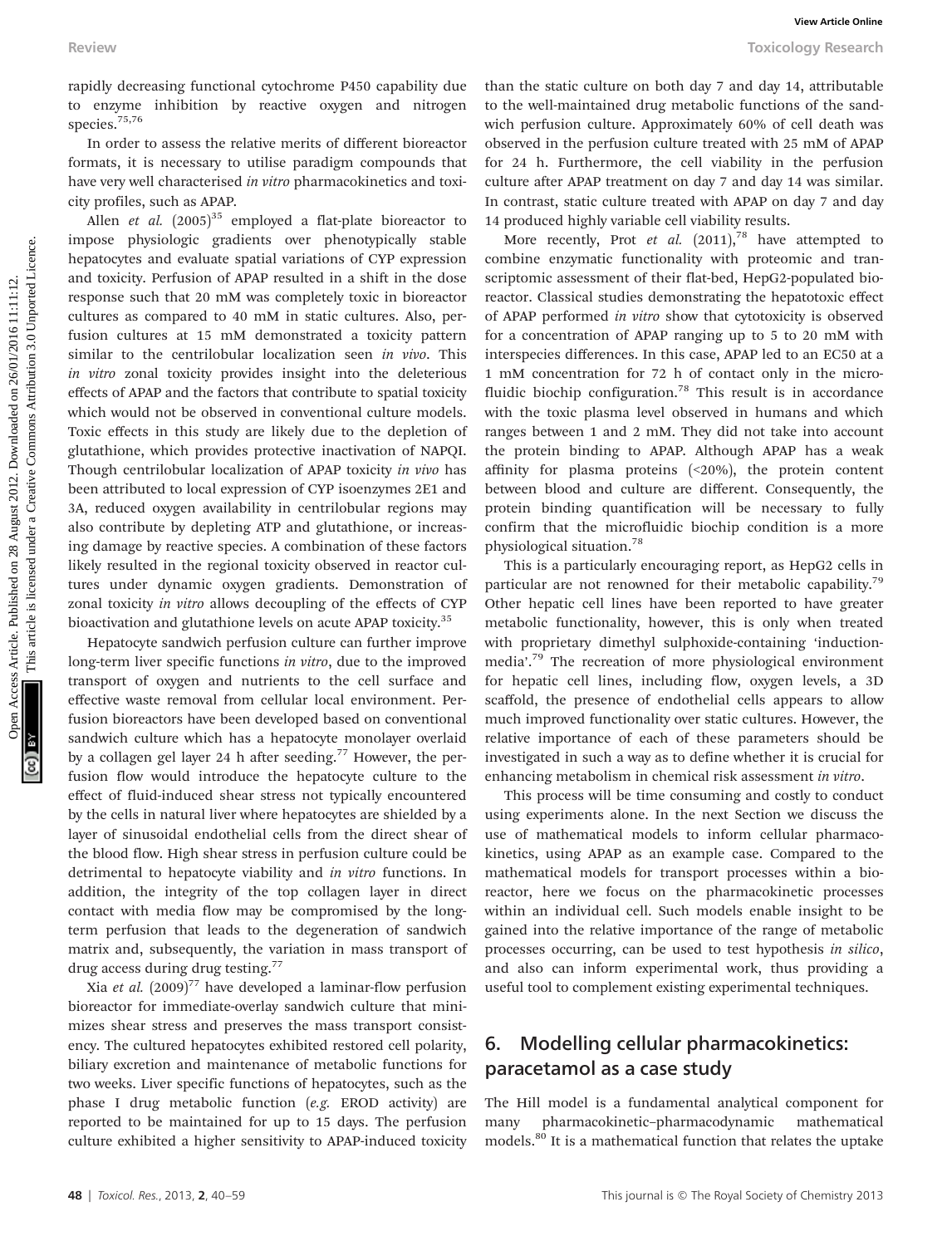rate of a compound to the underlying compound concentration, and has insightful explanatory properties in the cases of a physicochemical equilibrium: $81$  for example, in helping to identify specific aspects of a drug; or comparing drug effects; or predicting the state of the system under variable conditions; or identifying an effective dosage regime (see ref. 81 for a review). Even beyond the equilibrium, the Hill equation has been shown to be of use, for example see Zhi et al.'s<sup>82</sup> pharmacodynamics model for antibiotic treatment of microorganisms. Analogies of the Hill function to cumulative probability curves have also been drawn and the Hill equation has been used to build probabilistic models, for example see Rougier et  $al$ <sup>83</sup> in which the Hill equation is used as an expression of a cumulative probability distribution for the occurrence of aminoglycoside nephrotoxicity. As Goutelle explains, $81$  the probabilistic extension of the Hill equation is an exciting prospect as it may permit estimation of the probability of an adverse reaction and can therefore potentially be used to make important clinical decisions.

Studying dose response models has been found to be useful in determining safe and hazardous levels and dosages for drugs. A dose-response curve is a simple graph relating the concentration of a compound to a given response (e.g. physiological, biochemical etc.). Analysis of dose response curves is typically performed using regression methods; the curves are typically fitted to the Hill equation (also known as the four parameter logistic fit). Over the years, a large number of studies have used Hill equations for the determination of drug potency, but there are a number issues related with this method. Prinz<sup>84</sup> points out that Hill coefficients may give insight into the degree of binding cooperativity but cannot distinguish between competitive, non-competitive or ortho-, iso-, or allosteric mechanisms. The Hill function is clearly a simplification and it is likely that cell responses to toxic chemical compounds may not follow a simple logistic curve. Variation in the curve shape, however, has been explored by Levasseur.<sup>85</sup>

Levasseur<sup>85</sup> has fit a number of models to data for seven anticancer agents against both parental and drug-resistant cell lines with iteratively reweighted non-linear regression. The key focus of this work was to model simultaneously both exposure time and drug concentration, rather than the typical approach at the time of this study which was to focus on concentration effect curves (see for example, $86$ ). The models used in their fitting take the form of either single, double or triple hill concentration effect curves, to represent either single cell population sensitivity or two or three populations of cells with different sensitivities and heterogeneities of drug responses. These types of models are useful for quantitative assessment, for example in assessing a growth-inhibitory effect of agents as a function of concentration and exposure time, but they can offer limited insight into underlying physicochemical mechanisms as the Hill parameters in this case have no physical meaning.

Some previous cellular pharmacodynamic models have included cellular pharmacokinetics, for example see. $87-90$ The87,88 models are discussed below. The model by Lankelma  $et al.<sup>89</sup>$  incorporates two intracellular components with cell kill from the anticancer agent doxorubicin taken to be a function of compartmental concentration. In Lobo and Balthasar,<sup>90</sup> delays are used to implicitly account for cellular uptake and binding for methotrexate.

A pharmacokinetic–pharmacodynamic model has been developed by Kareh et  $al.^{87}$  for the cellular pharmacology of paclitaxel with a critical dependency on the cell cycle – in particular cell cycle checkpoints. Here, cell death is assumed to occur when a threshold level of a lethal compound is exceeded once the cell is at a particular cell-cycle checkpoint. An assumed lognormal probability function for cell survival fraction accounts for cell population heterogeneity. The asynchrony of cell-cycle stages within the cell population is simplified by defining cell damage as the average over all the cells in terms of a maximum value of the concentration of the lethal compound. Experimental observations relating extracellular and intracellular concentrations of paclitaxel in human breast MCF cell monolayers $91$  has been used to determine the cellular pharmacokinetics for paclitaxel. This assumes equilibrium conditions with depletion, protein binding etc. ignored. Multiple damage mechanisms are taken into account corresponding to damage incurring at G1 and G2M phases of the cell cycle. Additive, where the total damage is represented as an exponent weighted sum, and independent damage models are compared. The cellular pharmacokinetics are based on experimental uptake rates $92$  but, rather than model the detailed pharmacokinetics, pharmacological terms are chosen to represent how the intracellular concentration of the lethal compound depends on the extracellular concentration. These terms are additionally assumed to decay exponentially over time to represent DNA repair timescales. Toxicology Research wave aims of a compound one the compound concern-<br>  $\sigma$  at a hypotochemical equitoment, we comple, in the case in the case are concernent to an interesting<br>
or destribution in the case of the case in t

Another model for paclitaxel is that by Kuh.<sup>91</sup> This model was based on a deterministic pharmacokinetic system to describe paclitaxel uptake, binding and efflux from cells. The key aim of the model was to predict the intracellular concentration of the drug. Ordinary differential equations were used to describe the changes over time of the concentrations of extra- and intracellular paclitaxel, total (free plus bound) drug in media and cells, and free drug in media and cells. There was an explicit consideration of cell volume, which was taken to be an exponentially decaying/increasing function of time due to cell cytotoxicity/cell proliferation – which of these that occurs depends on different drug concentrations. Extracellular drug binding was assumed to occur via Michaelis–Menten kinetics with a constant binding rate. Similar saturating binding kinetics are assumed to also occur intracellularly but, in this case, the binding rate was assumed to increase linearly with time. This was based on experimental observations showing a linear enhancement of tublin concentration over time with paclitaxel treatment. An additional linear intracellular binding term was also included to take into account non-saturable binding. The resulting mass balance equations are solved numerically and a parameter sensitivity analysis is performed to explore effects on intracellular drug accumulation.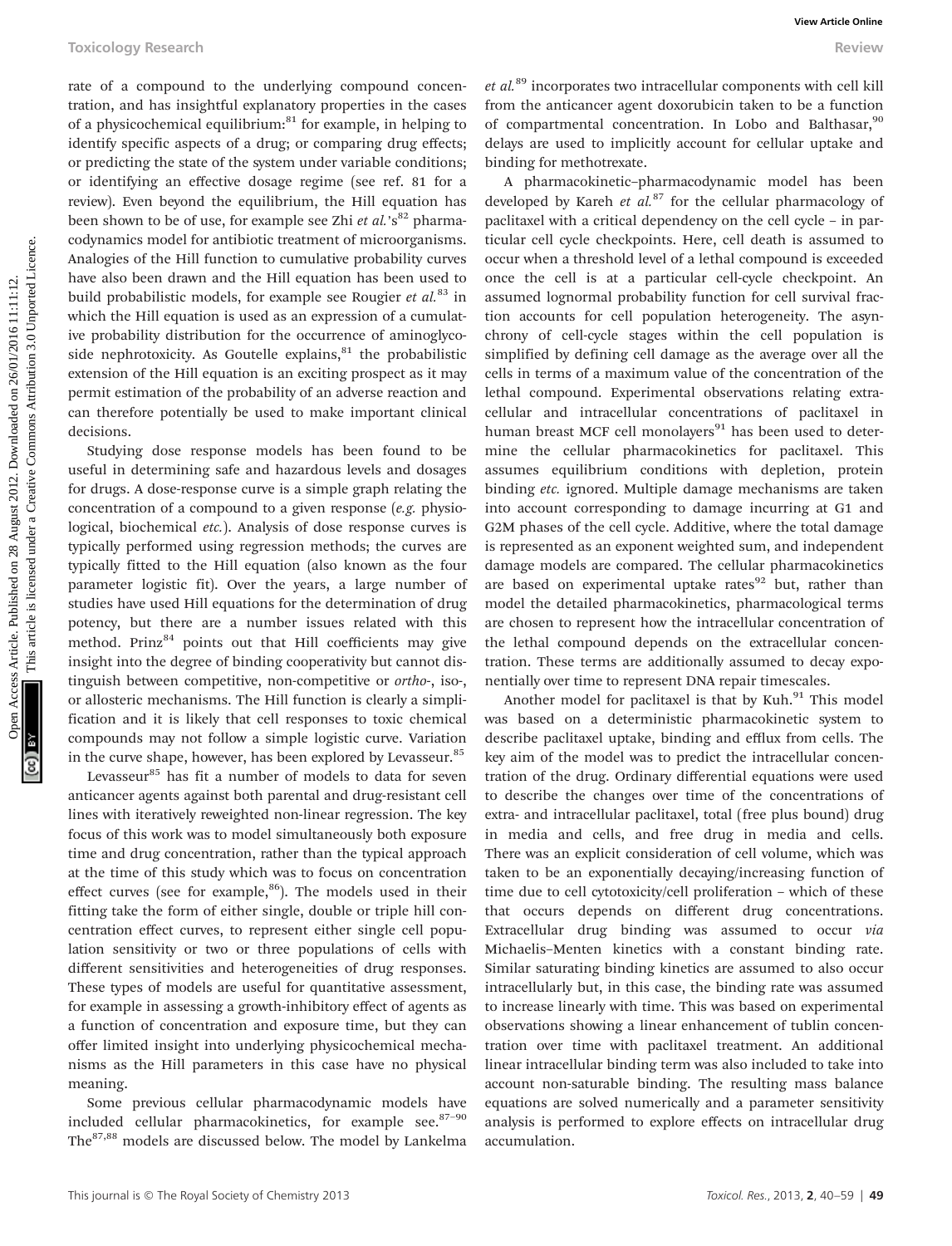In the work of Rougier et  $al$ ,<sup>83</sup> the area under the time concentration curve (AUC) of amikacine serum concentrations was used to calculate the probability of occurrence of nephrotoxicity. The AUC is a commonly measured pharmacokinetic metric used to estimate exposure effects to a drug (e.g. see ref. 89 which notes that cell uptake and cytotoxicity of doxorubicin depends on the shape of the AUC). However, not all studies support the idea that cell kill is just a function of the AUC (see  $e.g.<sup>85,93</sup>$ ) but note that many of these studies do not account for transport of drug into the cells which is suggested be an important factor.<sup>88</sup> El-Kareh investigates the effectiveness of the AUC-dependent cytotoxicology measure to test anti-tumour effects to doxorubicin in ref. 88. The model is similar to that  $of<sup>87</sup>$  but the principle focus was on the cellular uptake and cytotoxicity of the drug. Cell cycle effects were also neglected, a Hill-type dependency of cell survival on drug induced damage was assumed, cell damage was taken to be an additive sum of extracellular and intracellular effects, and the dependence of cell kill was on peak values of concentration rather than on the AUC. El-Kareh<sup>88</sup> reports an overall better fit to *in vitro* cytotoxicity data than compared to previous AUC-dependent models.

The use of the Hill function, however, is limited in that it fails to account for underlying physicochemical reactions. Beyond single or positive cooperative binding interactions the Hill equation is somewhat of a compromise and, given that often in pharmacology, binding events are not restricted to single drug-receptor interactions but are instead more likely to be aggregated measures of drug effects on a large number of receptors, $81$ <sup>the Hill equation parameters have very little phys-</sup> ical meaning. We propose that a mechanistic model that describes the physiochemical interaction at the receptor level and incorporates explicitly drug transport across the cell membrane and includes extra- and intracellular drug kinetics will best facilitate the quantitative assessment of drug metabolism. Cellular uptake data (see for example $94$  for data on doxorubicin) shows that intracellular drug levels often take on the order of hours to equilibrate with those extracellularly, suggesting that it is important to keep track of the non-equilibrium transient kinetics of uptake and cytotoxicity and therefore we propose that a non-equilibrium model is often most appropriate. We will now describe an example of a modelling framework that takes into account these factors and we use APAP as an example compound.

#### 6a Case study: a mathematical model of paracetamol metabolism

The aim of this section is to illustrate how a mathematical model can be derived to describe, in simple terms, the metabolism of APAP in hepatocytes. A model that is very detailed, e.g. one that accounts explicitly for all the genes, proteins, enzymes etc. involved in a metabolic pathway, will normally be far too complex to be analysed mathematically and the only effective means of progress is through simulation using computational methods. However, such models will have many parameters (e.g. rate constants, initial concentrations) and

consequently there is a huge degree of freedom influencing model outcome, not least because the values of many of these parameters will be unknown. Because of the degrees of freedom, a simulation giving good quantitative agreement with data does not necessarily mean we have an accurately parameterised model, as changing the value of one parameter may be compensated by changing another to obtain equally good agreement. In such cases, simulating the system in a perturbed scenario has limited predictive worth, because, if the chosen set of parameters is incorrect, the predicted results may be wildly different to that of reality. In contrast, a simple model, incorporating only the "major" factors in the system, has the advantage of being less complex, having fewer parameters and having a much greater range of mathematical methods available for its study. Such analytical methods provide a deeper understanding of the model, which in turn provides a deeper understanding in the role of each of the mechanisms in the system being modelled and, as is hoped, will offer new insights into the biology. However, in proposing simple models there is a cost in the exclusion of presumed "minor" mechanisms, which could mean a loss of quantitative resolution in the model results. The craft of the modeller is to derive a model that is balanced in detail and simplicity, which is inevitably a cyclic process working closely with the experimentalists. The relatively simple model presented below is an initial venture into modelling APAP metabolism in hepatocytes. The model has yet to be analysed and parameterised, but it serves to illustrate how a metabolic pathway can be described using a fairly simple mathematical model. Review Towics of Rougier er at,<sup>34</sup> the area under the time consequently three is a hage degree of freedom influencing<br>correction unred (MC) of simulation scenarions are much consequently at the beams the value of the of

An important step in model development is to establish the mechanisms that are most likely to be the most important in governing the process. To this end, a very useful starting point is to put together a pathway diagram of the process, which can be clearly understood by both the modellers and experimentalists. Once such a pathway is in place then it is usually straightforward to write down a system of equations describing the evolution of the components by, for example, using mass action laws (Fig. 4 shows the pathway diagram used in the model described below). In our preliminary model, we assume that all the components of the APAP metabolic pathway are well mixed in the cell, or at least well mixed in the local site of



Fig. 4 Diagram summarising the paracetamol metabolism pathway in hepatocytes. The italicised capital letters indicate the model variables and the subscripted "k"s are the rate constants for the particular path.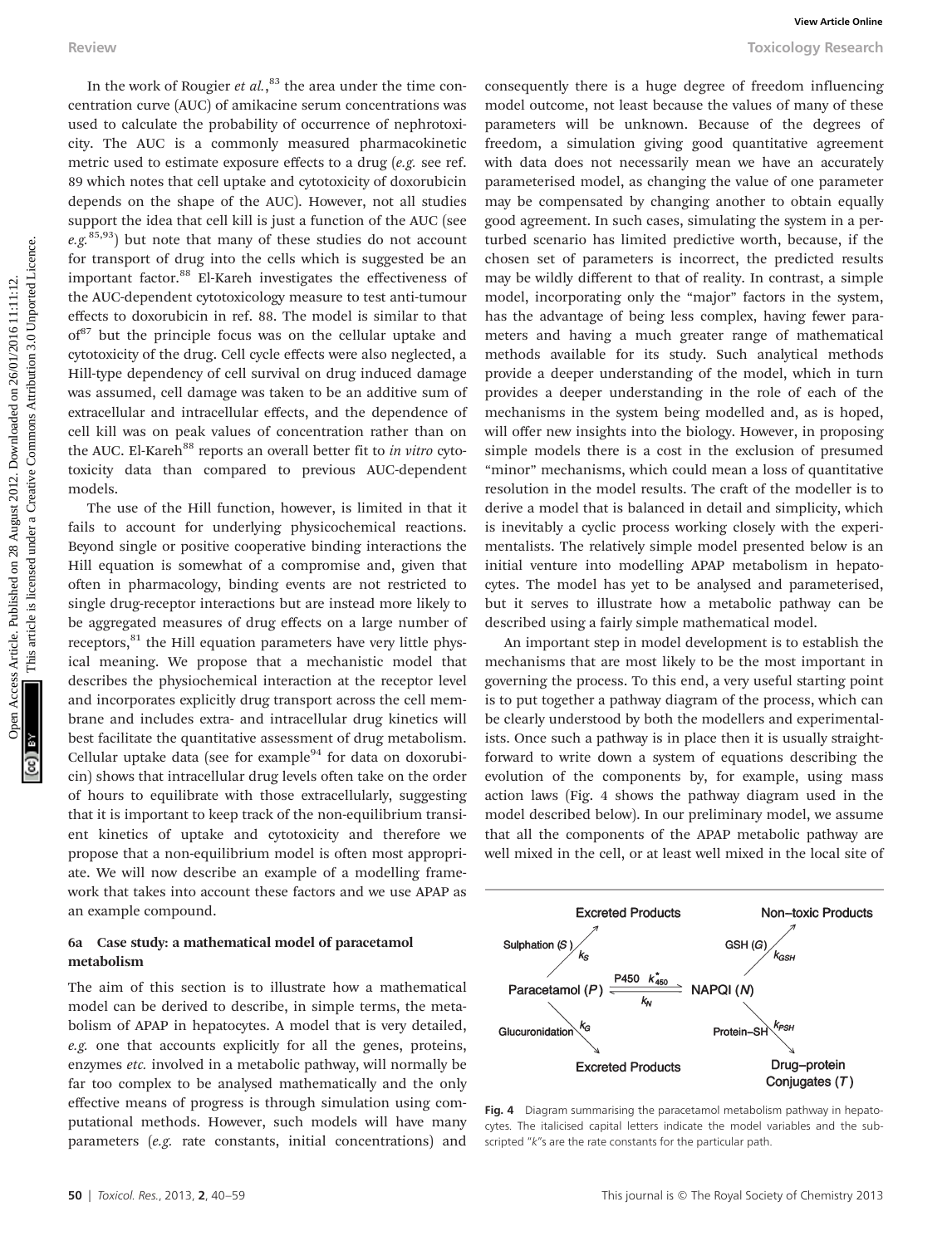the cell at which these processes are taking place; this assumption means that we can avoid the added complication of accounting explicitly the spatial variations of the components. This means that our main variables only change in time and the evolution of them can be described in terms of ordinary differential equations.

We assume that APAP (concentration  $P$ ) is introduced into a cell with initial concentration  $P_0^*$ ; this will of course vary with dosage and also will be dependent on the location of the cell along the hepatic sinusoid (we note that parameters that depend on location will be denoted with a \*). From Fig. 4 we observe that APAP can be converted to excretory products, via sulphation and glucuronidation, or react with P450 to form NAPQI (concentration  $N$ ). In our first approximation, it is assumed that P450 and the co-factors involved in glucuronidation are present at such high concentrations as to be little effected by the metabolism of the drug, i.e. their concentrations remain approximately constant throughout. For cofactors involved in sulphation, the story is expected to be different, in that their concentrations do change during this process; consequently, we need to track the concentration of these compound(s) (concentration  $S$ ). We will assume also that NAPQI can spontaneously breakdown, releasing APAP back into the system. Combining all these assumptions we write Toxicology Research was processes are using place; this assump-<br>
Interview are not the varm with distant and complete the medical complete the medical common are the secondary of the this which points and the medical on t

$$
\frac{\mathrm{d}P}{\mathrm{d}t} = -k_S SP - k_G P - k_{450} P + k_N N
$$

The concentration of P450 is dependent on location in a liver lobule, hence the  $*$  reaction rate constant  $\overline{k}_{450}^*$ .

In the absence of drug, we assume there is a natural turnover of the sulphation co-factors, being produced constitutively at a rate  $\beta_s$  and naturally breaks down with decay rate constant  $\delta_S$ . Combining this with the removal by sulphation, leads to the equation

$$
\frac{\mathrm{d}S}{\mathrm{d}t} = -k_S SP + \beta_S - \delta_S S
$$

As discussed above NAPQI accumulates by the (reversible) reaction of APAP with P450. It is assumed that it can combine with GSH (concentration  $G$ ) to form harmless products or, less desirable, with proteins-SH to form drug–protein conjugates (concentration T). There are numerous types of proteins-SH that will react with NAPQI and we will, for simplicity, lump all the protein-SH types together. Furthermore, we assume that there is an inexhaustible quantity of them, and describe the overall reaction along the toxin branch as a simple NAPQI decay term. The combination of these assumptions yields

$$
\frac{\mathrm{d}N}{\mathrm{d}t} = k_{450} \cdot P - k_N N - k_{\text{GSH}} NG - k_{\text{PSH}} N
$$

This equation contains the key balance between the success and failure of the hepatocytes dealing with the build-up NAPQI effectively. Initially, GSH will be present in "large quantities", which means that the breakdown of NAPQI will be predominantly along the branch towards non-toxic products. Mathematically, this says that the quantity  $k_{\text{GSH}}G$  is much

As with the sulphation compounds, we assume in the absence of APAP GSH is produced at a constitutive level (at rate  $\beta_G^*$ ) and decays naturally (with decay rate constant  $\delta_G$ ), so that the concentration of GSH in healthy liver cells will be  $\beta_G^*/\delta_G$ . We note that GSH levels do vary in the lobule, which we have assumed to be due to differences in production rate. Combining this with reaction of NAPQI yields

$$
\frac{\mathrm{d}G}{\mathrm{d}t} = -k_{\text{GSH}} NG + \beta_G{}^* - \delta_G G
$$

The build up of drug–protein conjugate, T, will reflect on the amount of damage the APAP dose will do to the cell. It is only produced by the reaction between NAPQI and protein-SH and we write

$$
\frac{\mathrm{d}T}{\mathrm{d}t} = k_{\mathrm{PSH}}N
$$

We have not considered any further reactions involving the drug-protein conjugate, and the variable  $T$  represents an accumulated total concentration of toxic species, rather than the amount of drug–protein conjugate at a particular time point; we could add a decay term to this equation as a simple way to describe these reactions. In order to complete the model we need to introduce an initial state, say at  $t = 0$ ; we assume that the hepatocyte starts off as being healthy and is dosed with APAP, and write  $P(0) = P_0^*$ ,  $S(0) = \beta_S/\delta_S$ ,  $N(0) = 0$ ,  $G(0) = \beta_G^*/\delta_G$ and  $T(0) = 0$ .

This relatively simple model consists of ten reaction rate constants. Parameterisation of models such as these always poses a challenge and an extensive trawl through the experimental literature will be required to find as many suitable estimates as possible. This process will help to identify deficiencies in data and motivate further experimentation. Moreover, the model is simple enough to study using a range of mathematical techniques, in which we may be able to establish a full understanding of how the parameters affect the predicted outcome, for example, deriving a simple formula that predicts the extent of damage given a dose of the drug.

### 7. Use of population IVIVE-PBPK approaches in assessing drug/chemical toxicity

Given the wealth of mathematical and experimental models now available to explore hepatocyte function, a key question is how to relate this in vitro information to the human physiological environment in vivo. One solution to this is the use of in vitro–in vivo extrapolation (IVIVE) techniques coupled with physiologically based pharmacokinetic models, and this approach is now routinely used as a tool to simulate and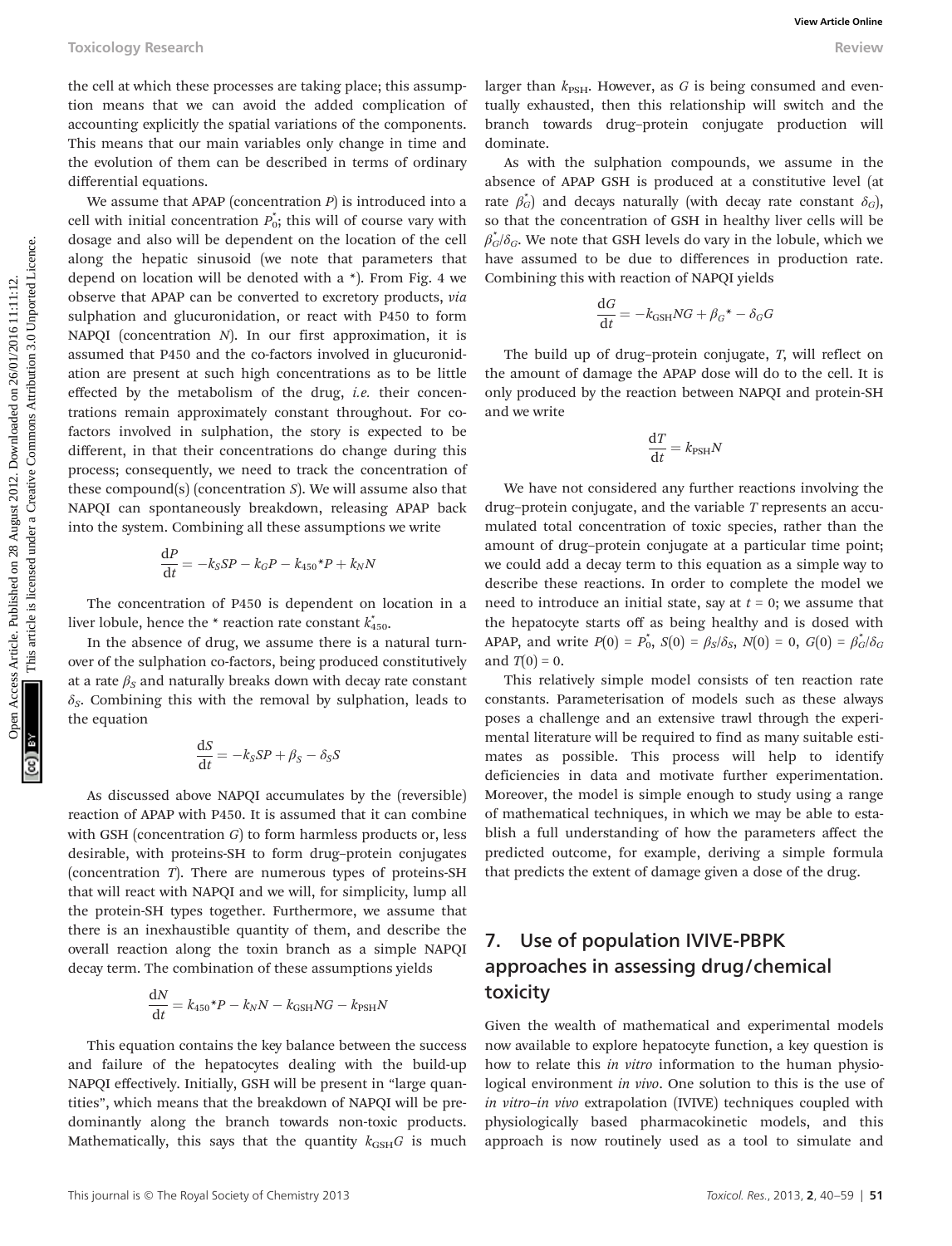model the exposure of drugs following dosing to humans and pre-clinical species. $95-100$  The combination of these approaches allows the systemic concentration and tissue levels of the drug/chemical of interest to be simulated. The concentrations in the various tissues can be coupled to pharmacodynamic models to simulate pharmacological and toxicological effects of the drug/chemical in addition to the pharmacokinetics of compounds.

The basic principles of IVIVE include making in vitro measurements of the rate of drug/chemical metabolism, measuring (or predicting) the binding of the drug to plasma proteins and the non-specific binding within the experimental in vitro system and a knowledge of the blood : plasma ratio of the compound. Using physiological scaling factors such as the amount of microsomal protein or number of cells per gram tissue together with the weight of the organ the in vitro metabolism data can be scaled up to give an estimate of the intrinsic clearance of the drug/chemical in the whole organ. By incorporating this information into a model accounting for blood flow through the organ the clearance of the drug in the organ can be predicted.<sup>101</sup>

The second characteristic of the drug/chemical that needs to be understood to use PBPK approaches is the distribution of the drug/chemical into the tissues of the body. Traditionally, this information could only be generated by performing studies in animals where compounds were administered (often by infusion to steady state) then animals were euthanized and plasma and tissues removed and the drug concentrations measured. This allowed calculation of the tissue : plasma ratio in each organ. $95$  Although many PBPK models have been constructed using this approach  $(e.g.<sup>102</sup>)$  the experimental work needed to construct a PBPK model was laborious, time consuming and required extensive experimentation in animals. Another limitation was that the experiments needed to be performed for each compound of interest and as such was not suited to the rapid evaluation of large numbers of compounds needed in a drug discovery environment. In recent years in silico methods have been developed that allow the tissue : plasma ratios for compounds to be predicted using a knowledge of the compounds physicochemical properties.103–<sup>108</sup> This has revolutionised the use of PBPK models within the Pharmaceutical industry as for a given compound routinely measured physicochemical data (log  $D$ , p $K_{a}$ ) and in vitro data (plasma protein binding; blood : plasma ratio) can be used to predict the distribution of drugs into tissues. By combining the IVIVE approaches to predict CL and in silico approaches to predict tissue distribution the disposition of a drug/chemical can be simulated. Furthermore, if information on the variability of each of the parameters used in the model is known then it is possible to apply IVIVE-PBPK approaches to predict the exposure (and effects) of drugs and chemicals in populations rather than in an "average" individual.<sup>101</sup> Review Tooleow Tooleow article on 28 August 2012. The contrast Article is licensed on 28 August 2012. This are the control to the second the second with the control to the second with the control to the control to the cont

As exemplified below this population IVIVE-PBPK approach has been recently applied to understand the toxicological risk posed by some drugs and chemicals and some aspects of the

application of population PBPK approaches in human risk assessment have been recently reviewed.<sup>109</sup>

#### Example 1: linking in vitro toxicology data with population IVIVE approaches

The 2007 report Toxicity Testing in the 21st Century: A Vision and a Strategy argued for a change in the way that toxicity testing of environmental agents was performed with a move away from in vivo animal testing towards toxicity testing based on understanding pathway perturbations observed in human cells in vitro with tests being done in a high throughput format. This high throughput in vitro testing paradigm is now being utilised in both the Toxcast (US EPA) and Tox 21 (NIH) programs.<sup>110,111</sup>

Although the in vitro assays can give a measure of the hazard posed by individual chemicals, prioritisation of chemicals based only on the toxic concentrations in in vitro assays without considering the impact of bioavailability, clearance, and exposure could over- or under-estimate the potential risk of these chemicals to human health. $112$ 

A number of studies have been conducted to try and link IVIVE-PBPK approaches with high throughput toxicity testing results to estimate the exposure/dose that would lead to toxicity in the more susceptible individuals in a simulated human exposure. The information from the population IVIVE-PBPK approach is compared with an estimated of the actual exposure in human populations. By comparing the window between simulated and actual exposure the compounds where toxicity is most likely can be selected for further, more definitive testing.<sup>27</sup>

This strategy was exemplified in a study by Rotroff et al.  $(2010).$ <sup>113</sup> In this study metabolic clearance was measured in primary human cryopreserved hepatocytes and plasma protein binding was measured in vitro for 35 Toxcast chemicals. The metabolism and binding data were used as inputs in the Simcyp population-based IVIVE programme. $114$  Renal clearance was estimated from the glomerular filtration rate and protein binding and absorption was assumed to be 100%. From this the human equivalent dose to produce a steady state in vivo concentration equivalent to the concentration causing 50% of the maximum activity in vitro or the lowest effective concentration values from the Toxcast data could be calculated.<sup>113</sup> These doses were then compared with chronic aggregate human oral exposures (where known) to see if biological activity and exposure overlapped. This occurred for only 2 compounds which would not have been at the top of the list based only on in vitro potency criteria.

In a follow-up study Wetmore et  $al.^{29}$  extended the in vitro measurements to a total of 239 compounds. In addition to hepatocyte stability and plasma protein binding in this study Caco-2 permeability data and blood : plasma ratio data was also generated for some compounds. For 18 (9.9%) chemicals, where data was available, the estimated (from IVIVE-PBPK) dose that would exert a biological effect in the population was equivalent to or less than the highest exposure estimates in the US population. The biological effects perturbed included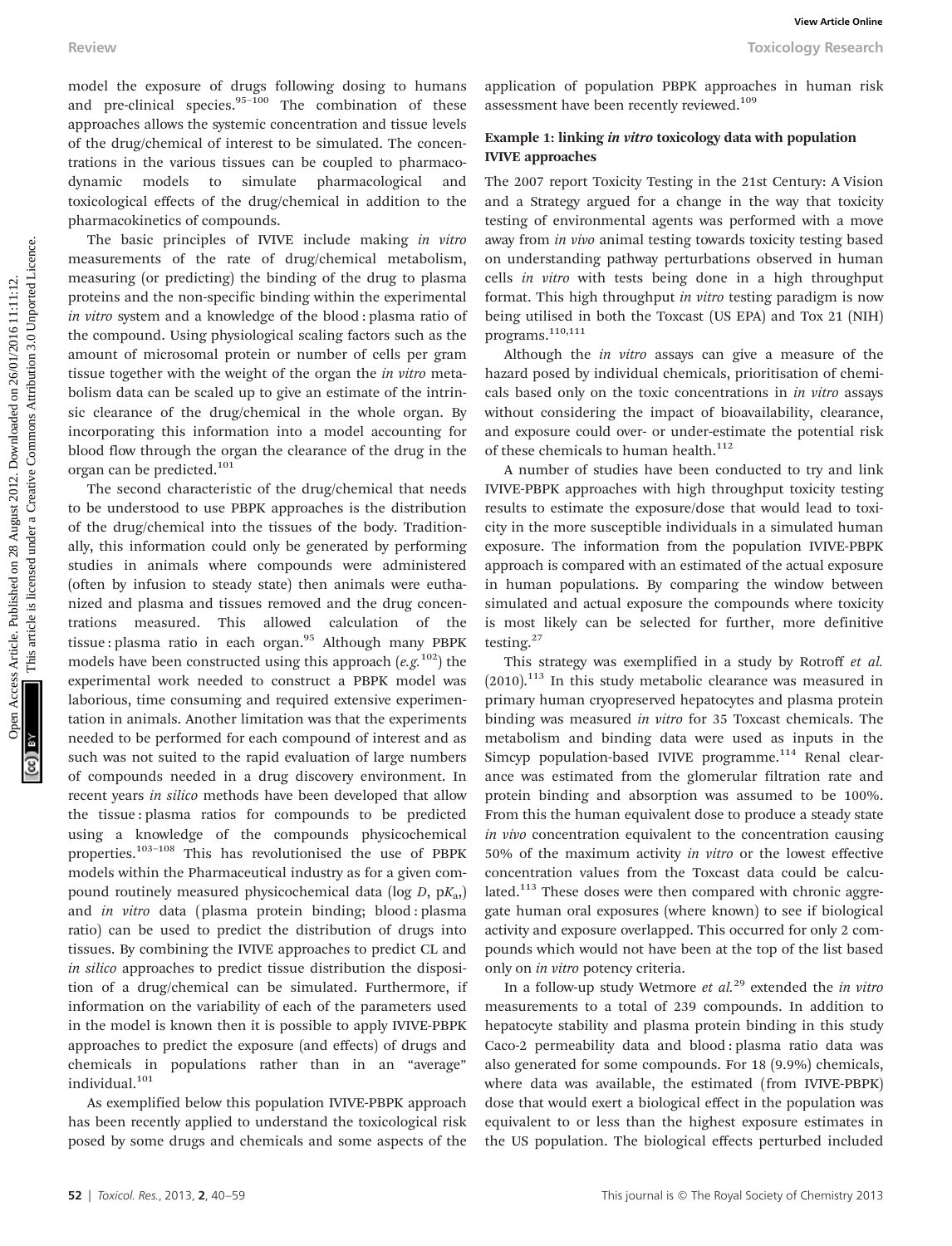cell growth kinetic effects, alterations in cytokine and drug metabolising enzyme/transporter expression and CYP inhibition, also affected were prostaglandin E receptor and urokinase-type plasminogen activator, which were both down regulated. Judson et  $al$ ,  $111$  have also reported case studies (bisphenol A estrogenicity and for conazole CAR/PXR activation) where the ability of the population IVIVE-PBPK approaches to predict doses that would perturb the biological pathway was compared with the doses derived from animal toxicology studies.

Population IVIVE-PBPK approaches are also being utilised in an EU funded framework 7 project (predict-IV). (http://www. predict-iv.toxi.uni-wuerzburg.de). The overall aim of the project is to develop strategies that improve safety assessments in the late discovery-early development stage of the drug discovery process. To do this a combination of non-animal based in vitro test systems (including high content screening), mechanistic toxicology approaches (including toxicogenomics and metabolomics analysis) together with in silico modelling approaches are being utilised.

### Example 2: using population IVIVE-PBPK approaches to define the window between efficacious dose and the doses where adverse effect are expected to occur

A second utility of population IVIVE-PBPK modelling was described by Shaffer et al. (BDD 2012). During a discovery project looking to nominate an α-amino-3-hydroxy-5-methyl-4-isoxazolepropionic acid (AMPA) receptor modulator for advancement into human trials, as a possible treatment for CNS disorders, three potential compounds were identified. Using available in vitro data on the metabolism and binding of the compounds in humans, together with information on the potency of the compounds and the plasma levels at which the compounds caused beneficial and adverse events in pre-clinical species the following strategy was employed. Simulations of the pharmacokinetics and expected population variability of the three compounds were made using the Simcyp simulator. Simulations were conducted to define the doses at which the plasma concentrations achieved the estimated efficacious concentration. The maximal concentrations  $(C_{\text{max}})$  in these simulations were also compared to the plasma levels at which adverse events were anticipated to occur. By doing this it was possible to rank the compounds and to identify the compound that was predicted to have the biggest window between expected efficacious dose and the dose at which adverse events were expected to occur in humans.

#### Example 3: using population IVIVE-PBPK-PD approaches

Attempts have also been made to use concentrations from IVIVE-PBPK simulations as input (driving) concentrations for more sophisticated pharmacodynamic models. An example is combining the concentrations of basic drugs in the plasma and heart with in silico population models of the cardiac myocyte (Polak et al., Toxicology Mechanisms and Methods, 2012; 22, 31). This approach then allows the relationship between drug concentration and changes in cardiac action

potential to be modelled by considering for instance the pharmacological consequences of inhibition of the sodium and potassium channels in the heart.<sup>115</sup>

As greater application of IVIVE-PBPK approaches to tackle toxicological problems are made there is a great opportunity to use the models to help reduce the needs for in vivo testing of chemicals in animals, and also to make greater use of these approaches to predict the likely toxicity of chemicals in humans. For instance Tonnelier et  $al$ ,<sup>116</sup> have examined the ability of IVIVE-PBPK approaches to predict human bioaccumulation of environmental chemicals whilst Tan et al.,<sup>117</sup> have discussed the challenges with extending these approaches to look at the interaction between and subsequent toxicological outcome when chemical mixtures are dosed rather than individual chemicals.

Although the PBPK models currently used provide useful information further refinements of the models have been suggested including alternative representations of the tissue compartments<sup>118</sup> and it is likely that to understand some of the more complex aspects of drug/chemical toxicology more detailed models that can account for differences in zonation across the liver, specific sub-populations of cells that are at risk of toxicity etc will be needed to accurately predict the relationship between tissue concentration and toxicity in susceptible individuals. In addition the challenges that need to be resolved to allow the use of IVIVE and PBPK approaches in formal human health risk assessment have been recently discussed.<sup>119</sup> Whilst the combination of high throughput in vitro toxicity data with population IVIVE approaches is showing great promise particularly as a tool to prioritise compounds for further consideration there are some limitations of the high throughput screening approach. These include the fact that most of the cell types used in high throughput assays lack the ability to catalyse chemical biotransformation (particularly at a quantitatively relevant rate) and as such often will only allow information on parent compound (not more or less toxic metabolites) to be made. In addition using only a single cell type as is often done then a number of paracrine signalling pathways may be missing and in order to restore these, a mixture of cell types, appropriate extracellular matrices and three dimensional geometries may be needed. Both of these limitations outline the need for more complex in vitro systems that can be used to generate detailed mechanistic understanding of the toxicological risk of compounds identified in the initial screening approach. Tookology Research was the continue on 2012. The model of the model of the model of the model of the model on 2012. Downloaded the common of the submitted on 2012. The common of the submitted in the submitted in the common

### 8. Adding value through multidisciplinary and 3Rs approaches

The concept of the replacement, reduction and refinement of animals in research (the 3Rs) was first set out in  $1959$ .<sup>120</sup> These principles, which provide a scientific and ethical framework for the humane use of animals in research, have long been embedded in UK and European legislation on the use of animals in scientific procedures. However, for a long time they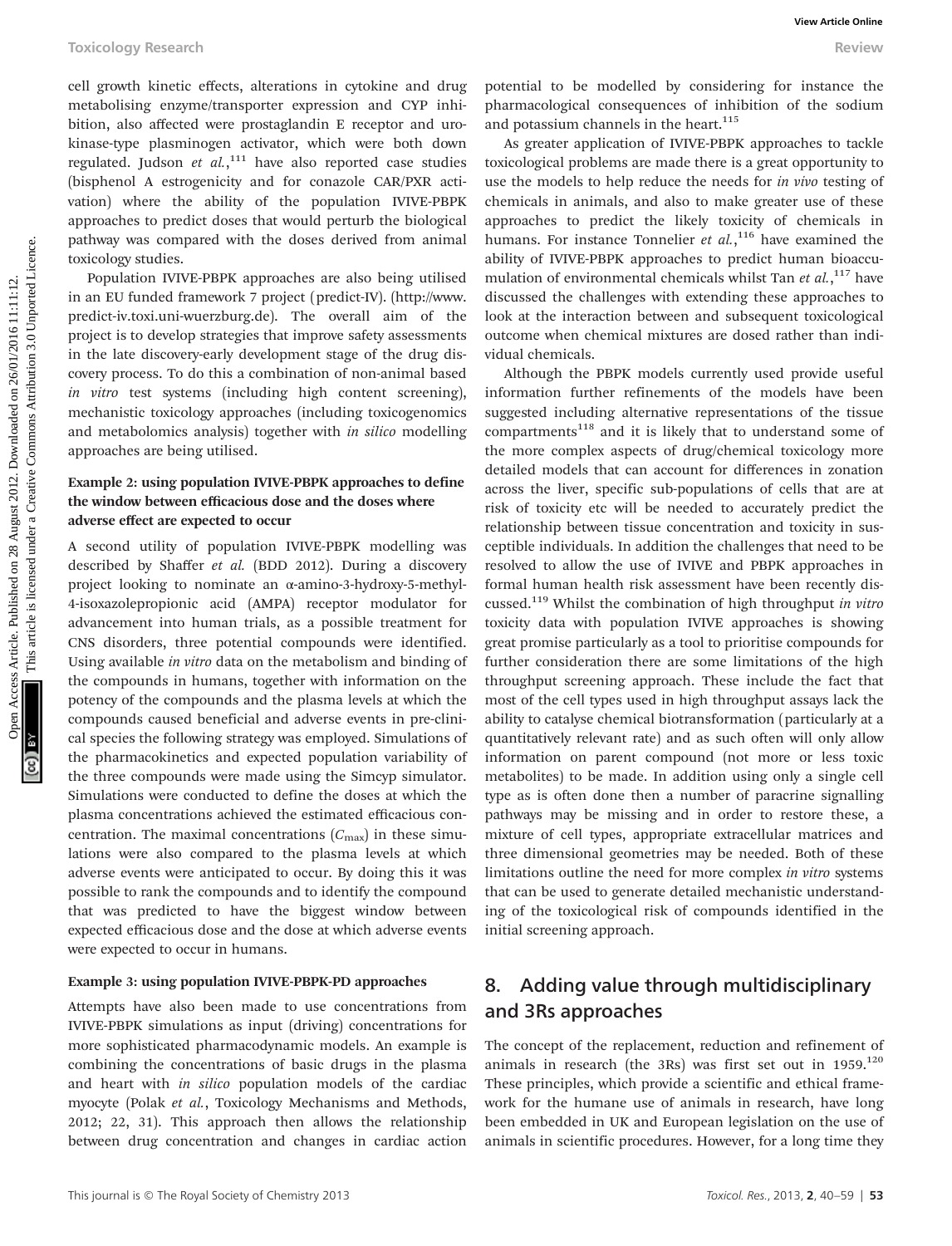have to some extent been seen as a marginal activity, and it is only now that they are being recognised more widely as a legitimate scientific goal that can provide benefits not just in terms of animal welfare but also providing more predictive or efficient tools that benefit science and business.

Within the field of toxicology, studies have traditionally been conducted in animals at high doses with default methods used to extrapolate to low level exposures in human populations. However, there is growing interest in developing new approaches that could revolutionise how toxicity testing is conducted. In addition to animal welfare considerations, there are a number of economic, legislative and scientific drivers for this e.g.: (i) in vivo toxicity studies are expensive and time consuming, which limits their practicality in large-scale chemical testing programmes such as REACH; (ii) recent changes to the European Cosmetics Directive prescribe a ban on animal testing and the marketing of products containing ingredients tested on animals; (iii) the animal data can be difficult to interpret in terms of predicting potential effects in humans.

In 2007 the US National Research Council (NRC) published a landmark report on 'Toxicity Testing in the 21st Century: A Vision and a Strategy'.<sup>121,122</sup> The NRC was tasked with considering how toxicity testing could incorporate recent advances in science and technology in order to generate more relevant data for risk assessment, expand the number of chemicals of concern that could be assessed, and reduce the time, money and number of animals involved. The report sees a future in which routine toxicity testing would be conducted in primary human cells, human tissue surrogates, or human cell lines in vitro by evaluating cellular responses in a suite of toxicity pathway assays. These tools would enable risk assessors to focus on predicting exposures that are expected to be without adverse consequences, rather than making predictions on the incidence of specific adverse responses in human populations.

Implementing this Vision will require a major research effort involving scientists from a broad range of disciplines and sectors. Key elements to its realisation include identification and understanding of toxicity pathways, plus the development of systems to understand exposure parameters in vitro and their extrapolation to inform safe in vivo exposure/in use scenarios. A number of research efforts are currently ongoing, with some taking a case study approach with a specific toxicity pathway, and others applying a more unbiased approach seeking to design convenient in vitro systems that would provide information on as much of the biological response landscape as possible.<sup>27,123,124</sup>

The UK National Centre for the Replacement, Refinement and Reduction of Animals in Research (NC3Rs) works closely with scientists in industry, academia and government organisations to identify opportunities to minimise animal use and/or improve welfare, using the 3Rs as a framework to drive innovation. In 2011, the Centre launched CRACK IT (http://www. crackit.org.uk), a new open innovation programme designed to accelerate the application of the 3Rs by fostering and funding multidisciplinary collaborations that broaden the expertise involved. A central component of CRACK IT is a new

challenge-led research competition, CRACK IT Challenges. For this competition, the NC3Rs works closely with companies from the pharmaceutical, chemical, agrochemical and consumer product industries to identify global business challenges relating to the use of animals. Challenges are supported by funding from the NC3Rs and in-kind contributions from industry such as data, compounds and equipment.

The 2011 CRACK IT Challenges competition included a Challenge seeking to stimulate further research to explore a pathways approach to safety risk assessment. The research award was made to the authors of the present paper, on the strength of the truly multidisciplinary approach proposed; integrating new tissue engineered liver models based on human cells with mathematical modelling in order to promote liver zonation and explore effects on biological pathways associated with liver toxicity. The various approaches will ultimately be combined with the aim of extrapolating from *in vitro* to make decisions around safety in humans. This CRACK IT project will, if successful, provide proof of principle that the pathways approach proposed as a means of replacing animals in toxicology studies can be successfully employed. This project is complementary to and collaborative with the established Hamner DILIsim project and the new Innovative Medicines Initiative project "Mechanism-Based Integrated Systems for the Prediction of Drug-Induced Liver Injury" (MIP-DILI). Review Towore was a marginal accivity, and it is challengeded research competition, CRACK PT Challenges. Downloaded the particle is article. The computer of the results of the source are the source are the source of the so

### 9. Summary – predicting systemic toxicity with a combined approach

The need for better predictive models for systemic toxicity is clear. There needs to be an appreciation that organ toxicity is a spectrum of biological processes from effects on single pathways in single cells (e.g. hepatocytes) to complex, time-dependent multi-cellular processes (e.g. innate immune-mediated injury). Cell injury can result from exposure to chemicals, is not a single biological process and involves interplay between chemical and biological factors. Key technology is the production and application of zonated hepatic bioreactors, enabling culture with enhanced physiological and toxicological representation. Bioreactors have been shown to be superior over collagen/matrigel adherent cell culture for facilitating the development of normal cellular function, e.g. resynthesis of cytochrome P450 enzymes post-isolation. Bioreactors need to be utilized which reproduce physiological (oxygen/glucose consumption, urea/albumin production) and functional (CYPmediated metabolism) hepatic zonation. Future approaches should be underpinned and informed by a strong mathematical modelling/systems biology approach that will form a data framework consisting of circulating drug and metabolite levels, tissue/cellular burden of metabolites, glutathione and covalent binding levels, adaptive responses (Nrf2/NFkB nuclear translocation), apoptosis and necrosis biomarkers, this would allow more accurate in vitro to in vivo extrapolation to both animals and man. Chemical engineering has the tools, in the form of 'unit operations', i.e. linked but discrete events,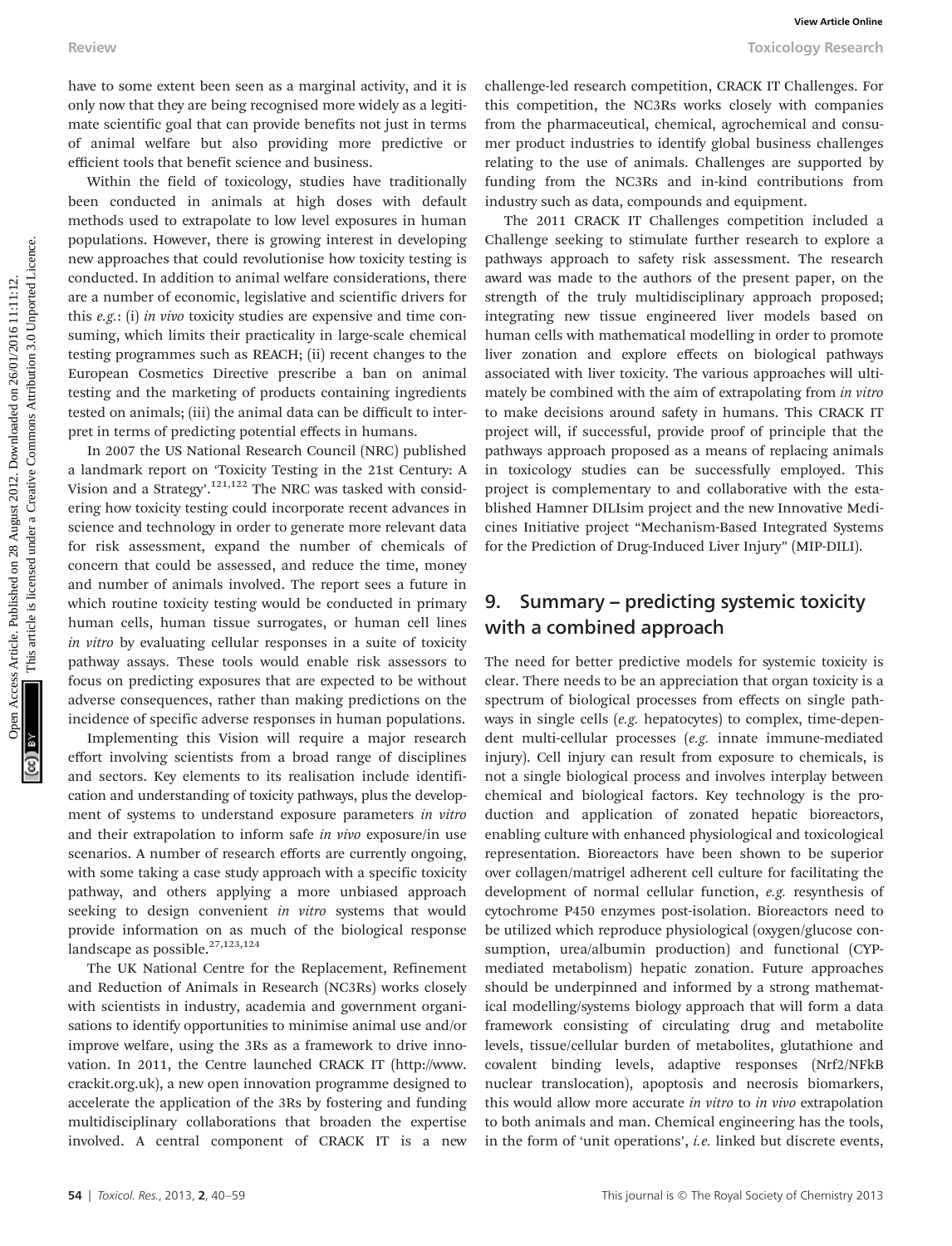to describe chemical processes, in this case systemic toxicology. The units in this system are the tissue bioreactors, focusing on the liver unit, yet expandable to other tissues. Mathematical modelling should be designed to both provide a framework with which to perform gap analysis, preventing the duplication of experiments, but also to mimic the structure of the experimental work allowing use of cell-scale modelling to understand metabolite interactions, extrapolation of the cellscale behaviour to a liver tissue bioreactor and incorporation of co-culture/multiple bioreactor units. Toxicology Research **access Article case are the internal case are the internal case are the internal case.** The units in this case of the internal case of the internal case of the internal case of the internal case of th

### Acknowledgements

The authors acknowledge Daniel Bruce for drawing Fig. 1.

### References

- 1 J. Lazarou, B. H. Pomeranz and P. N. Corey, Incidence of adverse drug reactions in hospitalized patients: a metaanalysis of prospective studies, JAMA, J. Am. Med. Assoc., 1998, 279, 1200–1205.
- 2 H. Olson, et al., Concordance of the toxicity of pharmaceuticals in humans and in animals, Regul. Toxicol. Pharmacol., 2000, 32, 56–67.
- 3 I. R. Edwards and J. K. Aronson, Adverse drug reactions: definitions, diagnosis, and management, Lancet, 2000, 356, 1255–1259.
- 4 K. E. Lasser, et al., Timing of new black box warnings and withdrawals for prescription medications, JAMA, J. Am. Med. Assoc., 2002, 287, 2215–2220.
- 5 B. K. Park, N. R. Kitteringham, J. L. Maggs, M. Pirmohamed and D. P. Williams, The role of metabolic activation in drug-induced hepatotoxicity, Annu. Rev. Pharmacol. Toxicol., 2005, 45, 177–202.
- 6 J. Uetrecht, Immune-mediated adverse drug reactions, Chem. Res. Toxicol., 2009, 22, 24–34.
- 7 W. M. Lee, Acute liver failure in the United States, Semin. Liver Dis., 2003, 23, 217–226.
- 8 G. Ostapowicz, et al., Results of a prospective study of acute liver failure at 17 tertiary care centers in the United States, Ann. Int. Med., 2002, 137, 947–954.
- 9 D. H. Adams, C. Ju, S. K. Ramaiah, J. Uetrecht and H. Jaeschke, Mechanisms of immune-mediated liver injury, Toxicol. Sci., 2010, 115, 307–321.
- 10 M. Biour, R. Poupon, J. D. Grange and O. Chazouilleres, Drug-induced hepatotoxicity. The 13th updated edition of the bibliographic database of drug-related liver injuries and responsible drugs, Gastroenterol. Clin. Biol., 2000, 24, 1052–1091.
- 11 S. Chitturi and G. C. Farrell, Hepatotoxic slimming aids and other herbal hepatotoxins, J. Gastroenterol. Hepatol., 2008, 23, 366–373.
- 12 A. M. Schoepfer, et al., Herbal does not mean innocuous: ten cases of severe hepatotoxicity associated with dietary

supplements from herbalife products, J. Hepatol., 2007, 47, 521–526.

- 13 T. S. Peters, Do preclinical testing strategies help predict human hepatotoxic potentials?, Toxicol. Pathol., 2005, 33, 146–154.
- 14 H. V. Gelboin, J. A. Miller and E. C. Miller, Studies on hepatic protein-bound dye formation in rats given single large doses of 3′methyl-4-dimethylaminoazobenzene, Cancer Res., 1958, 18, 608–617.
- 15 H. V. Gelboin, J. A. Miller and E. C. Miller, The formation in vitro of protein bound derivatives of aminoazo dyes by rat liver and its enhancement by benzpyrene pretreatment, Biochim. Biophys. Acta, 1958, 27, 655–656.
- 16 E. C. Miller, A. M. Plescia, J. A. Miller and C. Heidelberger, The metabolism of methylated aminoazo dyes. I. The demethylation of 3-methyl-4-dimethyl-C14 amino-azobenzene in vivo, J. Biol. Chem., 1952, 196, 863– 874.
- 17 A. S. Kalgutkar, et al., A comprehensive listing of bioactivation pathways of organic functional groups, Curr. Drug Metab., 2005, 6, 161–225.
- 18 D. P. Williams, et al., Are chemically reactive metabolites responsible for adverse reactions to drugs?, Curr. Drug Metab., 2002, 3, 351–366.
- 19 D. P. Williams and D. J. Naisbitt, Toxicophores: groups and metabolic routes associated with increased safety risk, Curr. Opin. Drug Discov. Devel., 2002, 5, 104–115.
- 20 J. Allen, P. Jeffrey, R. Williams and A. J. Ratcliffe, Approaches to assessing drug safety in the discovery phase highlights of the society for medicines research symposium held on September 24th, 2009, at the National Heart, and Lung Institute, Kensington, London, UK, Drugs Future, 2010, 35, 67–75.
- 21 A. Kindmark, et al., Genome-wide pharmacogenetic investigation of a hepatic adverse event without clinical signs of immunopathology suggests an underlying immune pathogenesis, Pharmacogenomics J., 2008, 8, 186–195.
- 22 S. Tujios and R. J. Fontana, Mechanisms of drug-induced liver injury: from bedside to bench, Nat. Rev. Gastroenterol. Hepatol., 2011, 8, 202–211.
- 23 S. Creton, et al., Acute toxicity testing of chemicals-opportunities to avoid redundant testing and use alternative approaches, Crit. Rev. Toxicol., 2010, 40, 50–83.
- 24 S. J. Enoch, C. M. Ellison, T. W. Schultz and M. T. Cronin, A review of the electrophilic reaction chemistry involved in covalent protein binding relevant to toxicity, Crit. Rev. Toxicol., 2011, 41, 783–802.
- 25 T. Hartung, Food for thought…on alternative methods for chemical safety testing, ALTEX, 2010, 27, 3–14.
- 26 S. Adler, et al., Alternative (non-animal) methods for cosmetics testing: current status and future prospects-2010, Arch. Toxicol., 2011, 85, 367–485.
- 27 M. E. Andersen, H. J. Clewell, P. L. Carmichael and K. Boekelheide, Can case study approaches speed implementation of the NRC report: "toxicity testing in the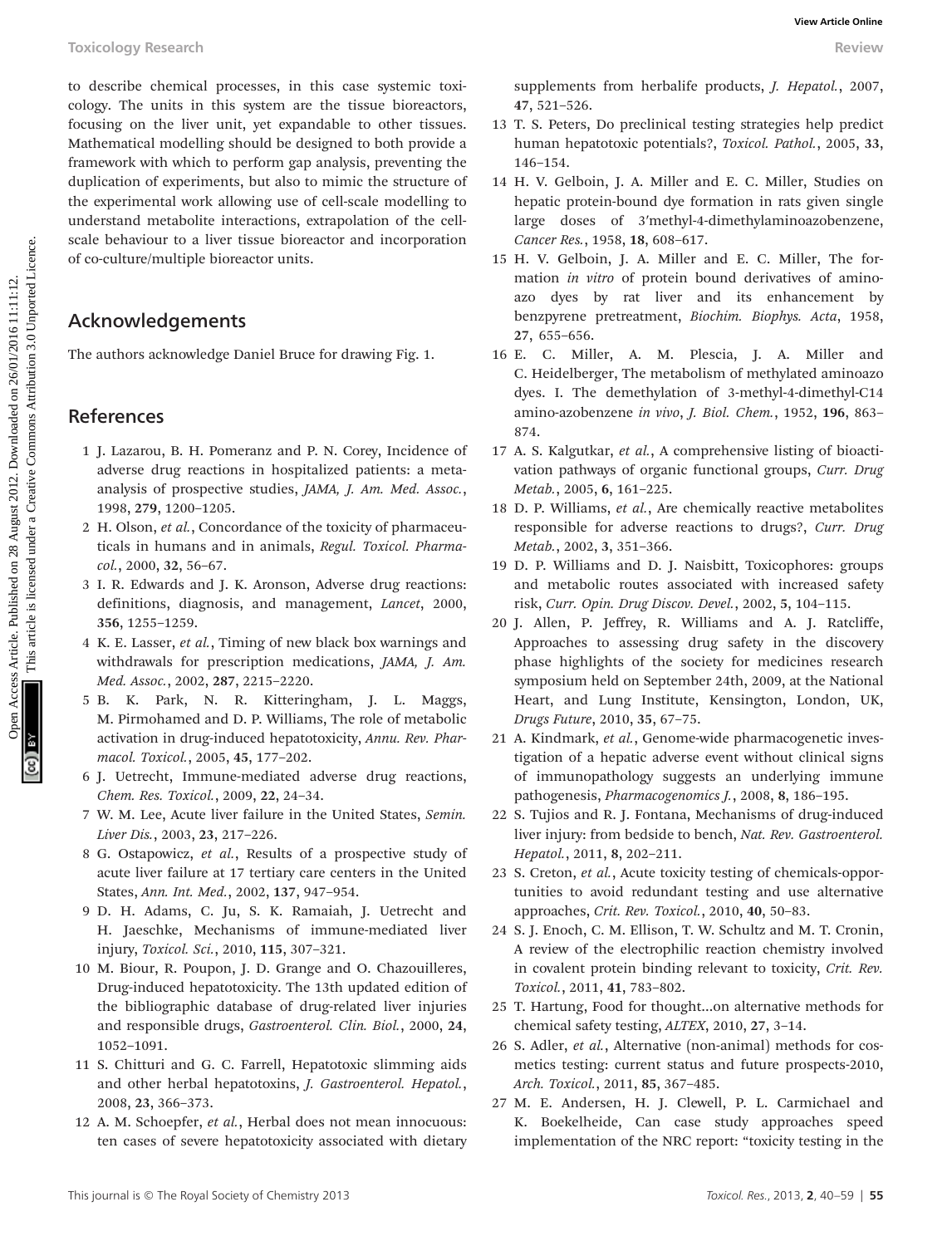21st century: a vision and a strategy?", ALTEX, 2011, 28, 175–182.

- 28 I. Kimber, et al., Computational chemistry, systems biology and toxicology. Harnessing the chemistry of life: revolutionizing toxicology. A commentary, J. Appl. Toxicol., 2011, 31, 206–209. Review Total computes articles. Article is a strategy, a strategy, a strategy article is a proportional computation of densition as plus are the strategy article is a plus of the strategy article is linear an elements are
	- 29 B. A. Wetmore, et al., Integration of dosimetry, exposure and high-throughput screening data in chemical toxicity assessment, Toxicol. Sci., 2011.
	- 30 S. J. Enoch, M. T. Cronin and C. M. Ellison, The use of a chemistry-based profiler for covalent DNA binding in the development of chemical categories for read-across for genotoxicity, Altern. Lab. Anim., 2011, 39, 131–145.
	- 31 C. M. Ellison, S. J. Enoch and M. T. Cronin, A review of the use of in silico methods to predict the chemistry of molecular initiating events related to drug toxicity, Expert Opin. Drug Metab. Toxicol., 2011, 7, 1481–1495.
	- 32 C. M. Ellison, et al., Assessment of methods to define the applicability domain of structural alert models, J. Chem. Inf. Model, 2011.
	- 33 S. J. Enoch and M. T. Cronin, A review of the electrophilic reaction chemistry involved in covalent DNA binding, Crit. Rev. Toxicol., 2010, 40, 728–748.
	- 34 S. J. Enoch, D. W. Roberts and M. T. Cronin, Mechanistic category formation for the prediction of respiratory sensitization, Chem. Res. Toxicol., 2010.
	- 35 J. W. Allen, S. R. Khetani and S. N. Bhatia, In vitro zonation and toxicity in a hepatocyte bioreactor, Toxicol. Sci., 2005, 84, 110–119.
	- 36 V. M. Lee, R. G. Cameron and M. C. Archer, Zonal location of compensatory hepatocyte proliferation following chemically induced hepatotoxicity in rats and humans, Toxicol. Pathol., 1998, 26, 621–627.
	- 37 A. E. Mercer, et al., Functional and toxicological consequences of metabolic bioactivation of methapyrilene via thiophene S-oxidation: induction of cell defence, apoptosis and hepatic necrosis, Toxicol. Appl. Pharmacol., 2009, 239, 297–305.
	- 38 X. Yang, et al., Changes in mouse liver protein glutathionylation after acetaminophen exposure, J. Pharmacol. Exp. Ther., 2012, 340, 360–368.
	- 39 B. Vinci, et al., Modular bioreactor for primary human hepatocyte culture: medium flow stimulates expression and activity of detoxification genes, Biotechnol. J., 2011, 6, 554–564.
	- 40 J. W. Allen and S. N. Bhatia, Formation of steady-state oxygen gradients in vitro: application to liver zonation, Biotechnol. Bioeng., 2003, 82, 253–262.
	- 41 Y. Wang, et al., Current development of bioreactors for extracorporeal bioartificial liver (review), Biointerphases, 2010, 5, FA116–FA131.
	- 42 M. G. Lerapetritou, P. G. Georgopoulos, C. M. Roth and L. P. Androulakis, Tissue-level modeling of xenobiotic metabolism in liver: an emerging tool for enabling clinical translational research, Clin. Transl. Sci., 2009, 2, 228–237.
- 43 J. Park, F. Berthiaume, M. Toner, M. L. Yarmush and A. W. Tilles, Microfabricated grooved substrates as platforms for bioartificial liver reactors, Biotechnol. Bioeng., 2005, 90, 632–644.
- 44 J. Park, et al., Radial flow hepatocyte bioreactor using stacked microfabricated grooved substrates, Biotechnol. Bioeng., 2008, 99, 455–467.
- 45 A. J. Davidson, M. J. Ellis and J. B. Chaudhuri, A theoretical method to improve and optimize the design of bioartificial livers, Biotechnol. Bioeng., 2010, 106, 980–988.
- 46 S. B. Leite, et al., Merging bioreactor technology with 3D hepatocyte-fibroblast culturing approaches: improved in vitro models for toxicological applications, Toxicol. in Vitro, 2011, 25, 825–832.
- 47 F. Consolo, et al., A computational model for the optimization of transport phenomena in a rotating hollow-fiber bioreactor for artificial liver, Tissue Eng., Part C, 2009, 15, 41–55.
- 48 J. M. Coulson, J. F. Richardson, J. R. Bankhurst and J. H. Harker, Coulson, and Richardson's Chemical Engineering: Particle Technology and Separation Processes, Butterworth-Heinemann Ltd, Oxford, 1996.
- 49 M. Mulder, Basic Principles of Membrane Technology, Kluwer Academic Publishers Group, Netherlands, 1996.
- 50 A. Krogh, The number and distribution of capillaries in muscles with calculations of the oxygen pressure head necessary for supplying the tissue, J. Physiol., 1919, 52, 409–415.
- 51 J. D. Brotherton and P. C. Chau, Modeling of axial-flow hollow fiber cell culture bioreactors, Biotechnol. Prog., 1996, 12, 575–590.
- 52 P. D. Hay, A. R. Veitch and J. D. Gaylor, Oxygen transfer in a convection-enhanced hollow fiber bioartificial liver, Artif. Organs, 2001, 25, 119–130.
- 53 P. D. Hay, A. R. Veitch, M. D. Smith, R. B. Cousins and J. D. Gaylor, Oxygen transfer in a diffusion-limited hollow fiber bioartificial liver, Artif. Organs, 2000, 24, 278–288.
- 54 J. M. Piret and C. L. Cooney, Model of oxygen transport limitations in hollow fiber bioreactors, Biotechnol. Bioeng., 1991, 37, 80–92.
- 55 H. Ye, D. B. Das, J. T. Triffitt and Z. Cui, Modelling nutrient transport in hollow fibre membrane bioreactors for growing three-dimensional bone tissue, J. Membr. Sci., 2006, 272, 169–178.
- 56 A. Apelblat, A. Katzir-Katchalsky and A. Silberberg, A mathematical analysis of capillary-tissue fluid exchange, Biorheology, 1974, 11, 1–49.
- 57 L. J. Kelsey, M. R. Pillarella and A. L. Zydney, Theoretical-analysis of convective flow profiles in a hollow-fiber membrane bioreactor, Chem. Eng. Sci., 1990, 45, 3211– 3220.
- 58 W. J. Bruining, A general description of flows and pressures in hollow fiber membrane modules, Chem. Eng. Sci., 1989, 44, 1441–1447.
- 59 N. S. Abdullah and D. B. Das, Modelling nutrient transport in hollow fibre membrane bioreactor for growing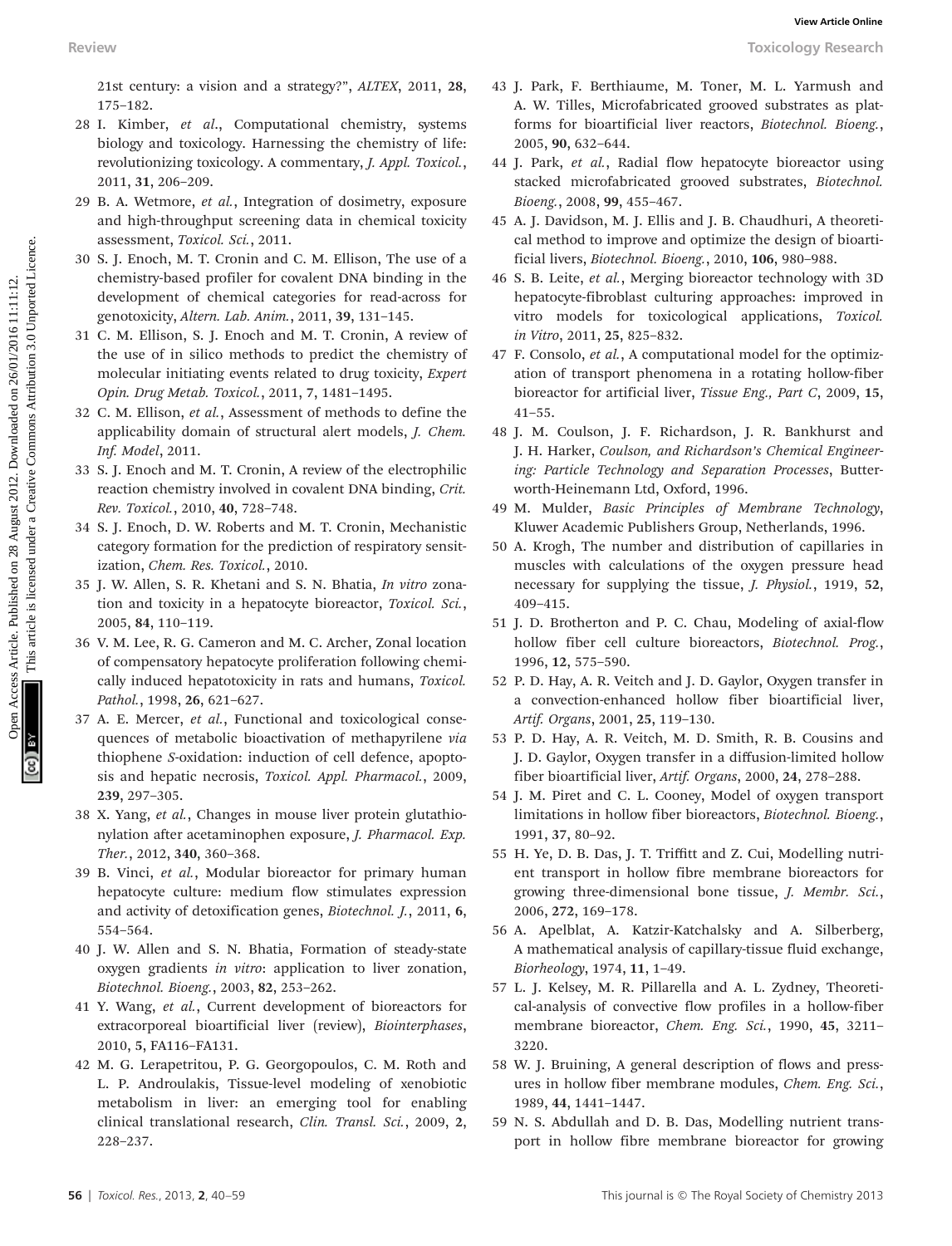bone tissue with consideration of multi-component interactions, Chem. Eng. Sci., 2007, 62, 5821–5839.

- 60 R. J. Shipley and S. J. Chapman, Multiscale modelling of fluid and drug transport in vascular tumours, Bull. Math. Biol., 2010, 72, 1464–1491.
- 61 R. J. Shipley, et al., A strategy to determine operating parameters in tissue engineering hollow fiber bioreactors, Biotechnol. Bioeng., 2011, 108, 1450–1461.
- 62 R. J. Shipley and S. L. Waters, Fluid and mass transport modelling to drive the design of cell-packed hollow fibre bioreactors for tissue engineering applications, Math. Med. Biol., 2011.
- 63 A. J. Davidson, M. J. Ellis and J. B. Chaudhuri, A theoretical approach to zonation in a bioartificial liver, Biotechnol. Bioeng., 2012, 109, 234–243.
- 64 L. M. Aleksunes, S. N. Campion, M. J. Goedken and J. E. Manautou, Acquired resistance to acetaminophen hepatotoxicity is associated with induction of multidrug resistance-associated protein 4 (Mrp4) in proliferating hepatocytes, Toxicol. Sci., 2008, 104, 261–273.
- 65 S. N. Campion, et al., Hepatic Mrp4 induction following acetaminophen exposure is dependent on Kupffer cell function, Am. J. Physiol.: Gastrointest. Liver Physiol., 2008, 295, G294–G304.
- 66 M. J. Perez, E. Gonzalez-Sanchez, A. Gonzalez-Loyola, J. M. Gonzalez-Buitrago and J. J. Marin, Mitochondrial genome depletion dysregulates bile acid- and paracetamol-induced expression of the transporters Mdr1, Mrp1 and Mrp4 in liver cells, Br. J. Pharmacol., 2011, 162, 1686– 1699.
- 67 J. G. Bessems and N. P. Vermeulen, Paracetamol (acetaminophen)-induced toxicity: molecular and biochemical mechanisms, analogues and protective approaches, Crit. Rev. Toxicol., 2001, 31, 55–138.
- 68 J. A. Hinson, D. W. Roberts and L. P. James, Mechanisms of acetaminophen-induced liver necrosis, Handb. Exp. Pharmacol., 2010, 369–405.
- 69 H. Jaeschke, M. R. McGill and A. Ramachandran, Oxidant stress, mitochondria, and cell death mechanisms in druginduced liver injury: lessons learned from acetaminophen hepatotoxicity, Drug Metab. Rev., 2012, 44, 88-106.
- 70 A. S. Burke, L. A. MacMillan-Crow and J. A. Hinson, Reactive nitrogen species in acetaminophen-induced mitochondrial damage and toxicity in mouse hepatocytes, Chem. Res. Toxicol., 2010, 23, 1286–1292.
- 71 Y. Masubuchi, C. Suda and T. Horie, Involvement of mitochondrial permeability transition in acetaminopheninduced liver injury in mice, J. Hepatol., 2005, 42, 110– 116.
- 72 D. J. Antoine, et al., High-mobility group box-1 protein and keratin-18, circulating serum proteins informative of acetaminophen-induced necrosis and apoptosis in vivo, Toxicol. Sci., 2009, 112, 521–531.
- 73 D. J. Antoine, D. P. Williams, A. Kipar, H. Laverty and B. K. Park, Diet restriction inhibits apoptosis and HMGB1 oxidation and promotes inflammatory cell recruitment

during acetaminophen hepatotoxicity, Mol. Med., 2010, 16, 479–490.

- 74 S. D. Ray, V. R. Mumaw, R. R. Raje and M. W. Fariss, Protection of acetaminophen-induced hepatocellular apoptosis and necrosis by cholesteryl hemisuccinate pretreatment, J. Pharmacol. Exp. Ther., 1996, 279, 1470– 1483.
- 75 A. E. Aitken, C. M. Lee and E. T. Morgan, Roles of nitric oxide in inflammatory downregulation of human cytochromes P450, Free Radical Biol. Med., 2008, 44, 1161– 1168.
- 76 C. M. Lee, B. Y. Kim, L. Li and E. T. Morgan, Nitric oxidedependent proteasomal degradation of cytochrome P450 2B proteins, J. Biol. Chem., 2008, 283, 889–898.
- 77 L. Xia, et al., Laminar-flow immediate-overlay hepatocyte sandwich perfusion system for drug hepatotoxicity testing, Biomaterials, 2009, 30, 5927–5936.
- 78 J. M. Prot, et al., Integrated proteomic and transcriptomic investigation of the acetaminophen toxicity in liver microfluidic biochip, PLoS One, 2011, 6, e21268.
- 79 N. J. Hewitt, et al., Primary hepatocytes: current understanding of the regulation of metabolic enzymes and transporter proteins, and pharmaceutical practice for the use of hepatocytes in metabolism, enzyme induction, transporter, clearance, and hepatotoxicity studies, Drug Metab. Rev., 2007, 39, 159–234. Toxicology Research **beach**, consideration of nutti-component intermulting on 2012. A consider a consideration in the set of the set of the set of the set of the set of the set of the set of the set of the set of the set
	- 80 C. Csajka and D. Verotta, Pharmacokinetic–pharmacodynamic modeling: history and perspectives, J. Pharmacokinet. Pharmacodyn., 2006, 33, 227–279.
	- 81 S. Goutelle, et al., The Hill equation: a review of its capabilities in pharmacological modeling, Fundam. Clin. Pharmacol., 2008, 22, 633–648.
	- 82 J. Zhi, A pharmacodynamics model for the activity of antibiotics against microorganisms under nonsaturable conditions, J. Pharm. Sci., 1986, 75, 1063–1067.
	- 83 F. Rougier, et al., Aminoglycoside nephrotoxicity: modeling, simulation and control, Antimicrob. Agents Chemother., 2003, 47, 1010–1016.
	- 84 H. Prinz, Hill coefficients, dose-response curves and allosteric mechanisms, J. Chem. Biol., 2010, 3, 37–44.
	- 85 L. M. Levasseur, H. K. Slocum, Y. M. Rustum and W. R. Greco, Modeling of the time-dependency of in vitro drug cytotoxicity and resistance, Cancer Res., 1998, 58, 5749–5761.
	- 86 D. J. Stewart, G. P. Raaphorst, J. Yau and A. R. Beaubien, Active vs. passive resistance, dose–response relationships, high-dose chemotherapy, and resistance modulation. A hypothesis, Invest. New Drugs, 1996, 14, 115–130.
	- 87 A. W. El-Kareh, R. E. Labes and T. W. Secomb, Cell cycle checkpoints for cellular pharmacology of paclitaxel and platinum drugs, AAPS J., 2008, 10, 15–34.
	- 88 A. W. El-Kareh and T. W. Secomb, Two-mechanism peak concentration model for cellular pharmacodynamics of doxorubicin, Neoplasia, 2005, 7, 705–713.
	- 89 J. Lankelma, R. F. Luque, H. Dekker and H. A. Pinedo, Simulation model of doxorubicin activity in islets of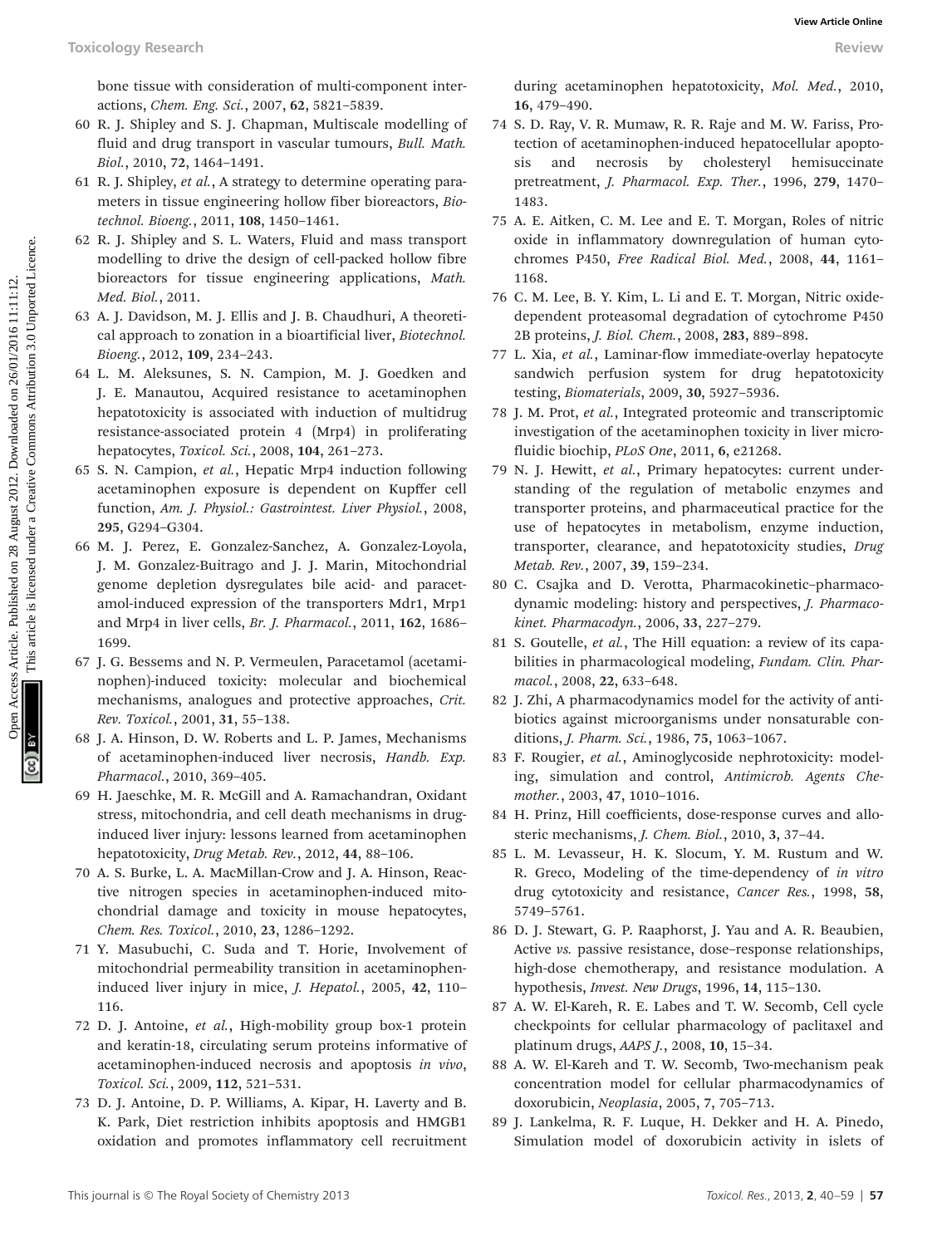human breast cancer cells, Biochim. Biophys. Acta, Gen. Subj., 2003, 1622, 169–178.

- 90 E. D. Lobo and J. P. Balthasar, Pharmacodynamic modeling of chemotherapeutic effects: application of a transit compartment model to characterize methotrexate effects in vitro, AAPS PharmSciTech, 2003, 4, E42.
- 91 H. J. Kuh, S. H. Jang, M. G. Wientjes and J. L. Au, Computational model of intracellular pharmacokinetics of paclitaxel, J. Pharmacol. Exp. Ther., 2000, 293, 761–770.
- 92 V. Troger, J. L. Fischel, P. Formento, J. Gioanni and G. Milano, Effects of prolonged exposure to cisplatin on cytotoxicity and intracellular drug concentration, Eur. J. Cancer, 1992, 28, 82–86.
- 93 S. N. Gardner, A mechanistic, predictive model of dose– response curves for cell cycle phase-specific and nonspecific drugs, Cancer Res., 2000, 60, 1417–1425.
- 94 D. J. Kerr, A. M. Kerr, R. I. Freshney and S. B. Kaye, Comparative intracellular uptake of adriamycin and 4′-deoxydoxorubicin by non-small cell lung tumour cells in culture and its relationship to cell survival, Biochem. Pharmacol., 1986, 35, 2817–2823. Review Towies Species Articles. Also<br>
Access Articles. Article is the common and Ex. The common and Ex. The common and Ex. The common article is licensed under the sole and the species are the specified under the specifie
	- 95 M. Rowland, C. Peck and G. Tucker, Physiologically-based pharmacokinetics in drug development and regulatory science, Annu. Rev. Pharmacol. Toxicol., 2011, 51, 45-73.
	- 96 H. M. Jones, I. B. Gardner and K. J. Watson, Modelling and PBPK simulation in drug discovery, AAPS J., 2009, 11, 155–166.
	- 97 H. M. Jones, et al., Application of PBPK modelling in drug discovery and development at Pfizer, Xenobiotica, 2012, 42, 94–106.
	- 98 H. M. Jones, N. Parrott, K. Jorga and T. Lave, A novel strategy for physiologically based predictions of human pharmacokinetics, Clin. Pharmacokinet., 2006, 45, 511–542.
	- 99 S. S. De Buck, et al., Prediction of human pharmacokinetics using physiologically based modeling: a retrospective analysis of 26 clinically tested drugs, Drug Metab. Dispos., 2007, 35, 1766–1780.
	- 100 H. M. Jones, et al., Simulation of human intravenous and oral pharmacokinetics of 21 diverse compounds using physiologically based pharmacokinetic modelling, Clin. Pharmacokinet., 2011, 50, 331–347.
	- 101 A. Rostami-Hodjegan and G. T. Tucker, Simulation and prediction of in vivo drug metabolism in human populations from in vitro data, Nat. Rev. Drug Discovery, 2007, 6, 140–148.
	- 102 M. E. Andersen, H. J. Clewell, 3rd, M. L. Gargas, F. A. Smith and R. H. Reitz, Physiologically based pharmacokinetics and the risk assessment process for methylene chloride, Toxicol. Appl. Pharmacol., 1987, 87, 185–205.
	- 103 P. Poulin and F. P. Theil, A priori prediction of tissue: plasma partition coefficients of drugs to facilitate the use of physiologically-based pharmacokinetic models in drug discovery, J. Pharm. Sci., 2000, 89, 16–35.
	- 104 P. Poulin, K. Schoenlein and F. P. Theil, Prediction of adipose tissue: plasma partition coefficients for structurally unrelated drugs, J. Pharm. Sci., 2001, 90, 436-447.
- 105 P. Poulin and F. P. Theil, Prediction of pharmacokinetics prior to in vivo studies. II. Generic physiologically based pharmacokinetic models of drug disposition, J. Pharm. Sci., 2002, 91, 1358–1370.
- 106 P. Poulin and F. P. Theil, Prediction of pharmacokinetics prior to in vivo studies. 1. Mechanism-based prediction of volume of distribution, J. Pharm. Sci., 2002, 91, 129–156.
- 107 T. Rodgers, D. Leahy and M. Rowland, Physiologically based pharmacokinetic modeling 1: predicting the tissue distribution of moderate-to-strong bases, J. Pharm. Sci., 2005, 94, 1259–1276.
- 108 T. Rodgers and M. Rowland, Physiologically based pharmacokinetic modelling 2: predicting the tissue distribution of acids, very weak bases, neutrals and zwitterions, J. Pharm. Sci., 2006, 95, 1238–1257.
- 109 F. Y. Bois, M. Jamei and H. J. Clewell, PBPK modelling of inter-individual variability in the pharmacokinetics of environmental chemicals, Toxicology, 2010, 278, 256–267.
- 110 D. J. Dix, et al., The ToxCast program for prioritizing toxicity testing of environmental chemicals, Toxicol. Sci., 2007, 95, 5–12.
- 111 R. S. Judson, et al., Estimating toxicity-related biological pathway altering doses for high-throughput chemical risk assessment, Chem. Res. Toxicol., 2011, 24, 451–462.
- 112 B. J. Blaauboer, Biokinetic modeling and in vitro–in vivo extrapolations, J. Toxicol. Environ. Health, Part B, 2010, 13, 242–252.
- 113 D. M. Rotroff, et al., Xenobiotic-metabolizing enzyme and transporter gene expression in primary cultures of human hepatocytes modulated by ToxCast chemicals, J. Toxicol. Environ. Health, Part B, 2010, 13, 329–346.
- 114 M. Jamei, et al., The Simcyp population-based ADME simulator, Expert Opin. Drug Metab. Toxicol., 2009, 5, 211– 223.
- 115 S. Polak, M. Jamei and A. Rostami-Hodjegan, ACoP 2011 Meeting, San Diego, CA, USA, 2011.
- 116 A. Tonnelier, S. Coecke and J. M. Zaldivar, Screening of chemicals for human bioaccumulative potential with a physiologically based toxicokinetic model, Arch. Toxicol., 2012, 86, 393–403.
- 117 Y. M. Tan, H. Clewell, J. Campbell and M. Andersen, Evaluating pharmacokinetic and pharmacodynamic interactions with computational models in supporting cumulative risk assessment, Int. J. Environ. Res. Public Health, 2011, 8, 1613–1630.
- 118 M. D. Thompson and D. A. Beard, Physiologically based pharmacokinetic tissue compartment model selection in drug development and risk assessment, J. Pharm. Sci., 2012, 101, 424–435.
- 119 E. D. McLanahan, et al., Physiologically based pharmacokinetic model use in risk assessment – why being published is not enough, Toxicol. Sci., 2012, 126, 5-15.
- 120 W. M. S. Russell and R. L. Burch, 1959.
- 121 D. Krewski, et al., Toxicity testing in the 21st century: a vision and a strategy, J. Toxicol. Environ. Health, Part B, 2010, 13, 51–138.